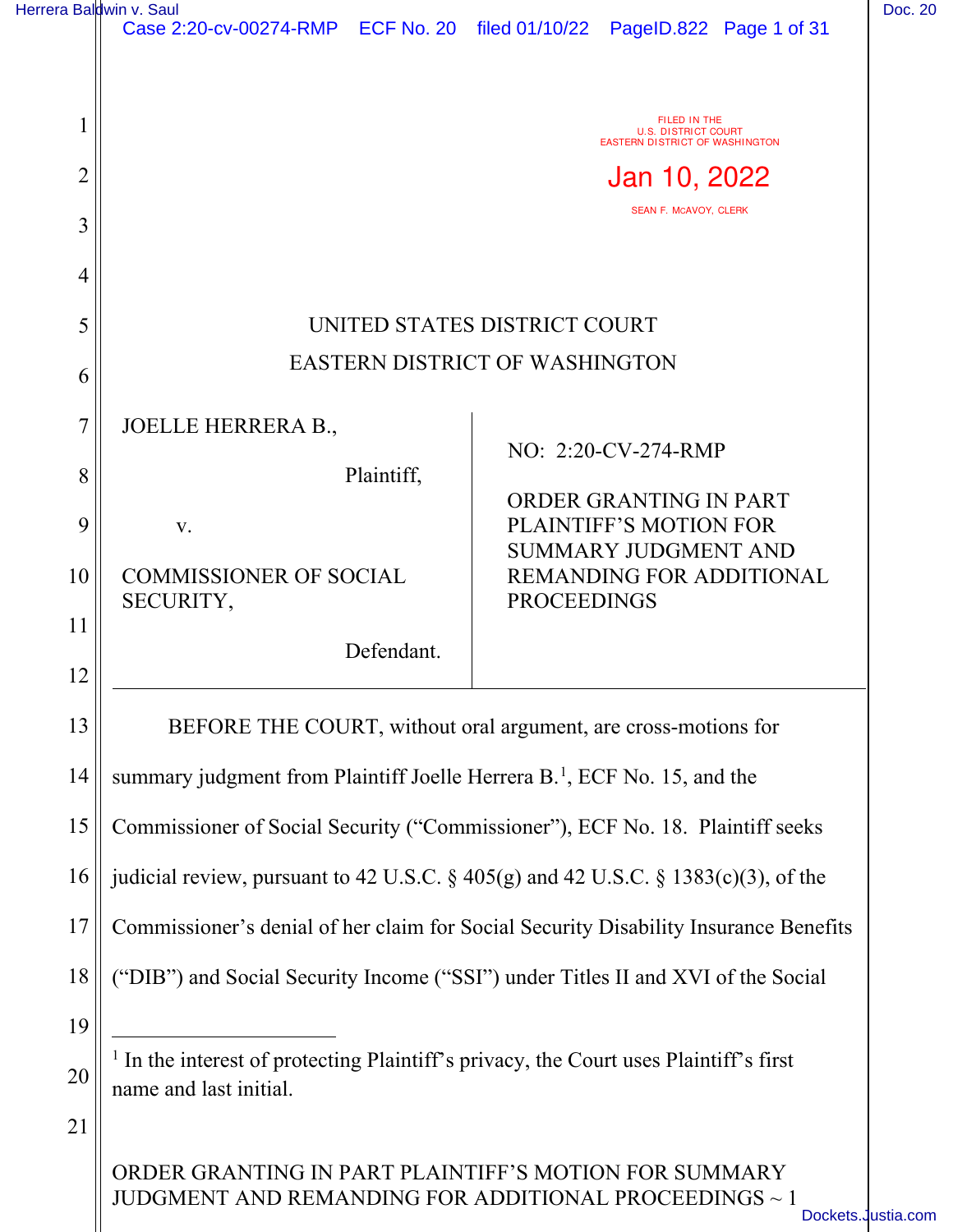1 2 3 4 5 6 Security Act (the "Act"). See ECF No. 15 at 1.<sup>2</sup> Having considered the parties' motions, the administrative record, and the applicable law, the Court is fully informed. The Court finds that the ALJ erroneously treated Plaintiff's subjective symptoms testimony and the opinions of Plaintiff's provider and examining psychological consultant, and, therefore, grants in part Plaintiff's motion and remands for further proceedings.

## **BACKGROUND**

# *General Context*

Plaintiff applied for DIB and SSI on approximately March 14, 2017, when she was 46 years old. Administrative Record ("AR")<sup>3</sup> 19, 177–84. Plaintiff alleged a disability onset date of February 9, 2017, and maintained that she was unable to function and/or work due to fibromyalgia, chronic back and neck pain, bipolar

14 15 16 17 18 19 <sup>2</sup> Plaintiff's Motion for Summary Judgment indicates that she is appealing the Commissioner's "administrative decision, which denied Plaintiff's application for Social Security Disability Insurance Benefits (DIB)." ECF No. 15 at 2. However, Plaintiff proceeds to recite that her SSI application was denied initially, on reconsideration, and by the ALJ after a hearing. *Id.* Moreover, the ALJ's decision does not refer to DIB benefits and indicates only that Plaintiff is not disabled for purposes of her application for SSI. ECF No. 13 at 17, 30. In light of the ambiguity of Plaintiff's Motion and the content of the ALJ's decision, the Court considers Plaintiff's Motion for Summary Judgment to address both SSI and DIB benefits.

<sup>3</sup> The AR is filed at ECF No. 13.

#### 21

20

7

8

9

10

11

12

13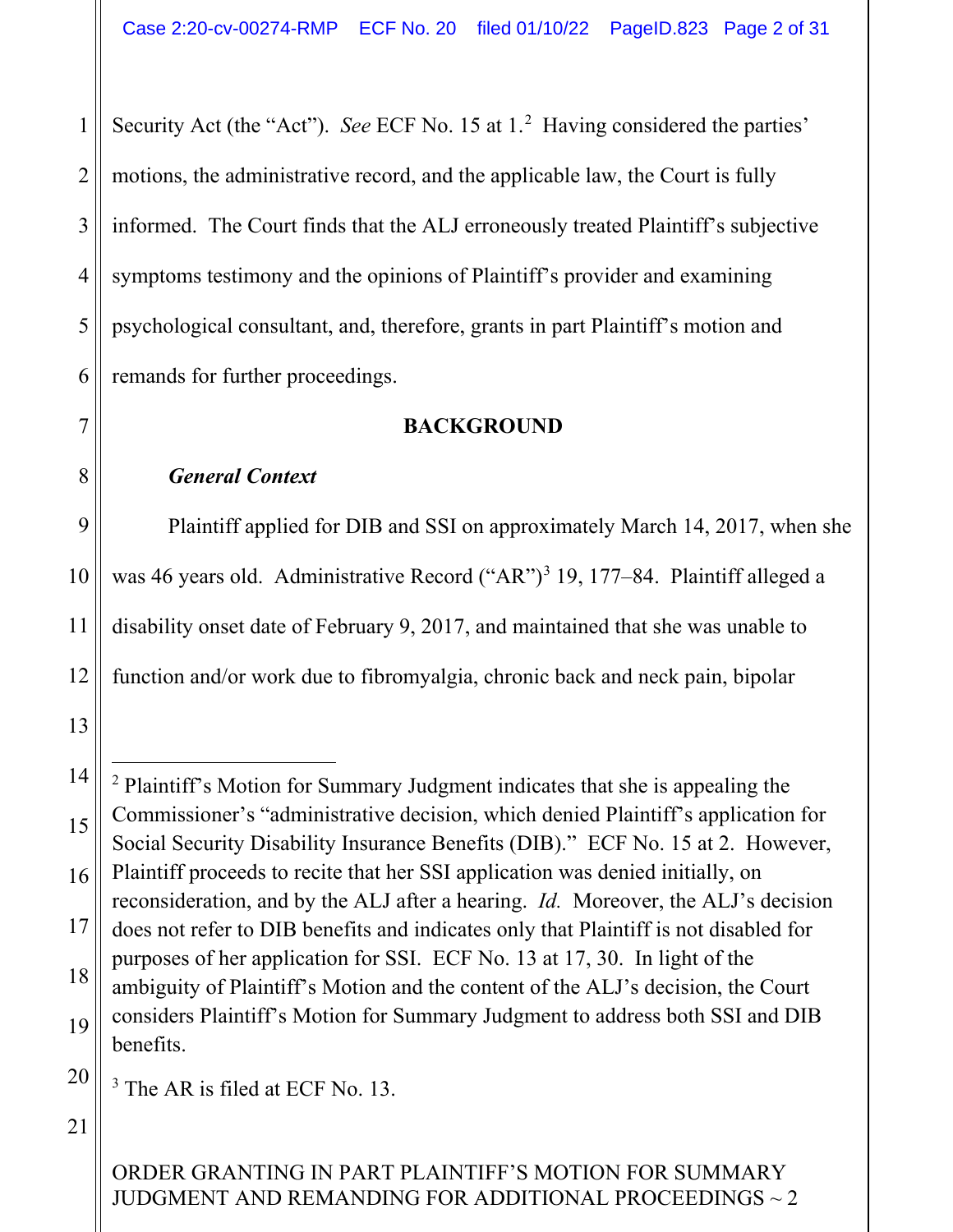1 2 3 disorder, borderline personality disorder, binge eating disorder, and obsessive compulsive disorder. AR 211. The application was denied initially and upon reconsideration, and Plaintiff requested a hearing. AR 109, 139.

4 5 6 7 8 On November 9, 2018, Plaintiff appeared at a hearing, represented by counsel Nicholas D. Jordan, before Administrative Law Judge ("ALJ") Eric Basse in Seattle, Washington. AR 37. Plaintiff responded to questions from ALJ Basse and counsel. The ALJ also heard telephonically from Vocational Expert ("VE") Mark Harrington, who responded to questions from the ALJ and Plaintiff's counsel.

Plaintiff stated at her hearing that she graduated from high school and completed approximately one year of college. Around February 9, 2017, Plaintiff recalled that she quit her part-time job at a Ross department store because she was experiencing pain in her hands, arm, head, neck, and back from lifting and putting away items. She was also experiencing an eating disorder. Plaintiff stated that she quit because she was missing so much work. Shortly after quitting, Plaintiff was in a car accident. Apart from sporadic volunteer work, Plaintiff has not worked since February 2017.

17 18 19 Having recently experienced a period of homelessness, Plaintiff was living on her own in a small apartment paid for by her parents at the time of the hearing. Although Plaintiff maintains a driver's license, she does not own a vehicle.

21

20

9

10

11

12

13

14

15

16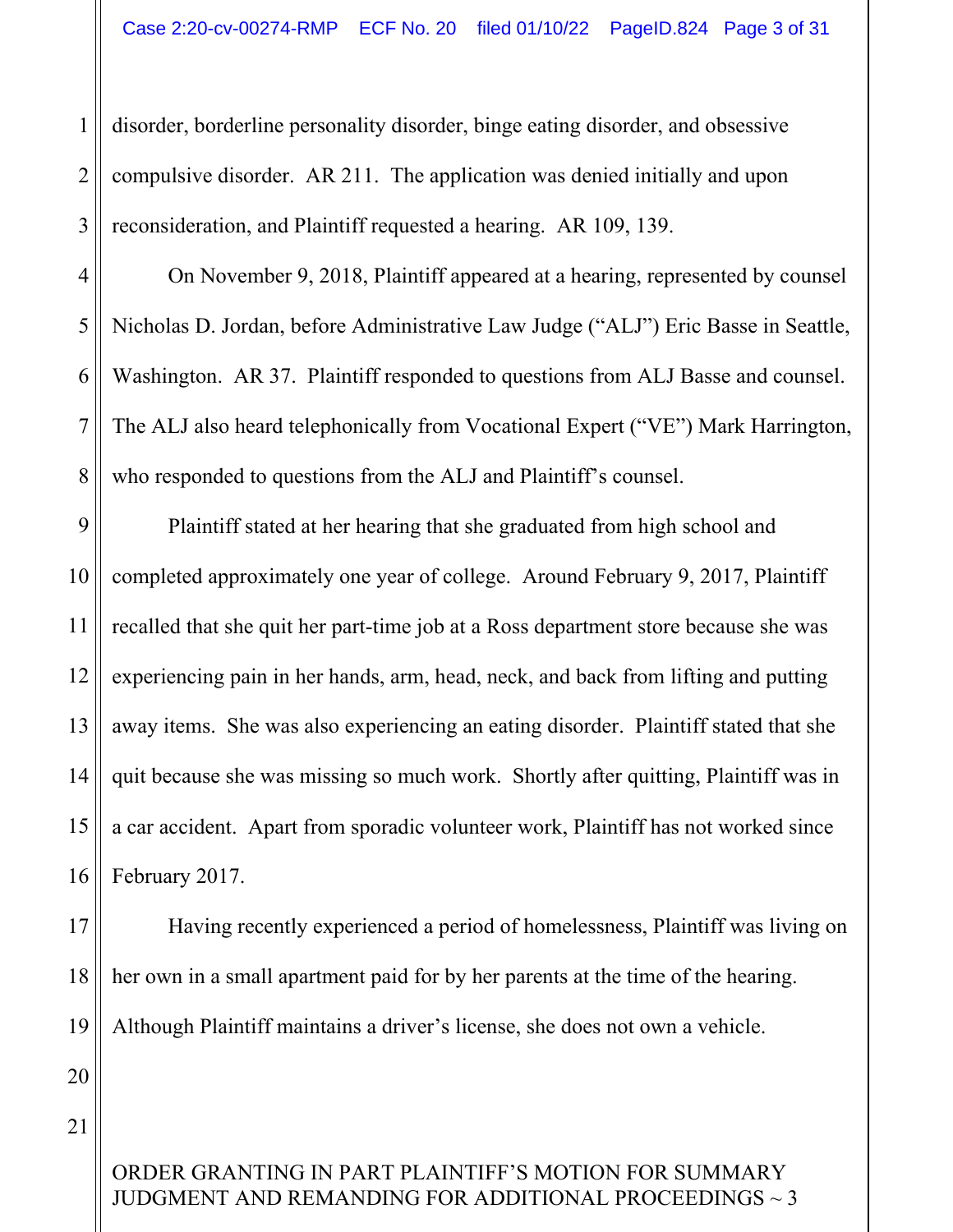1 2 Plaintiff's parents provide her rides for errands and to church, but they are advancing in age.

3 4 5 6 7 8 9 Plaintiff stated that she was continuing to struggle with an eating disorder until just prior to the hearing, as well as ongoing hand, wrist, and lower arm pain, social anxiety, and symptoms of bipolar disorder. Plaintiff was hospitalized in a psychiatric ward on three occasions years before relevant period. Around the time of the hearing, Plaintiff was treating her hand and wrist pain with topical pain relief and chiropractic care and her mental health symptoms with medication and counseling. AR 50–60.

10 11 12 13 14 15 16 17 18 19 20 The ALJ posed several hypothetical scenarios for the VE to consider in determining whether there are jobs available that Plaintiff could perform. AR 70– 75. The ALJ first asked the VE to consider an individual of Plaintiff's age and education, without any past relevant work, who has no physical exertional restrictions, is capable of simple, routine tasks with simple instructions, and can be in the vicinity of but not required to interact with the public. In this first scenario, the ALJ further limited the hypothetical worker to a simple, routine, and predictable work environment without a fast production pace. The VE responded that a worker with those restrictions could perform medium-level unskilled work as a janitor or laundry worker and light-level unskilled work as an electrical accessories assembler. AR 71.

21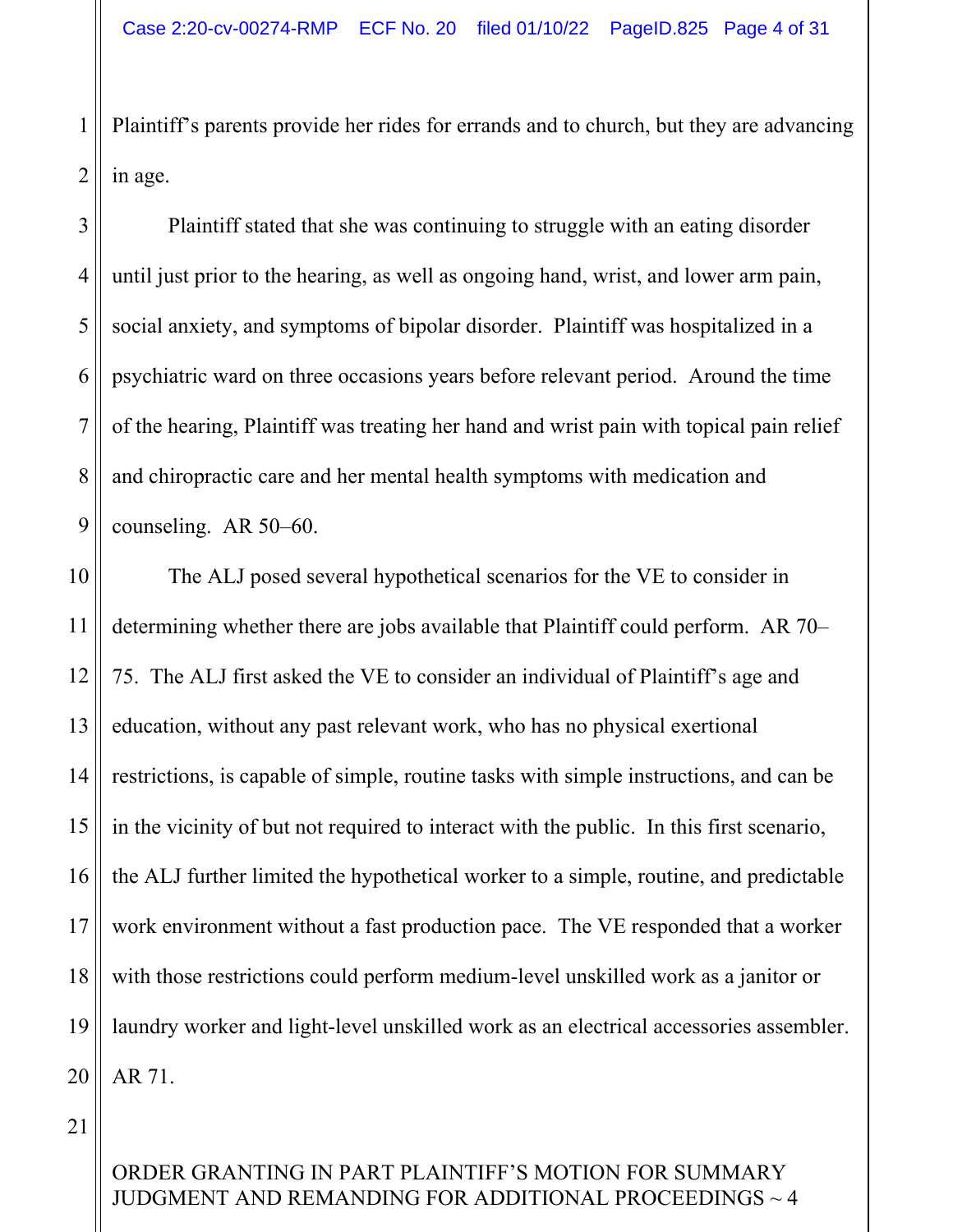The ALJ posed a second hypothetical with light work and frequent handling and fingering, bilaterally, as well as the same limitations described in the first hypothetical. The VE postulated that the same jobs previously listed still would be available. AR 72.

5 6 Third, the ALJ asked the VE whether all of the other limitations previously included with frequent handling and fingering bilaterally changed to occasional handling and fingering bilaterally. The VE responded the limitation of occasional handling and fingering bilaterally, combined with the other limitations, "would disallow any jobs at the light level." AR 72.

Fourth, the ALJ returned to the second hypothetical, which included frequent handling and fingering bilaterally and other limitations, and added a limitation of lifting and carrying only up to ten pounds. The VE responded that three examples of work are suitable for the fourth hypothetical individual at the sedentary level of unskilled work: table worker, touch-up screener, and taper. AR 73.

15 16 17 18 19 20 Lastly, the ALJ asked the VE how up to two unscheduled absences per month from work and difficulty concentrating or remaining on-task due to mental health issues or pain would affect the employability of a person with the other characteristics previously outlined. The ALJ opined that the absenteeism would be disqualifying for sustainable employment, and being off-task ten percent or more of the work time also would be disqualifying. AR 73–74.

21

1

2

3

4

7

8

9

10

11

12

13

14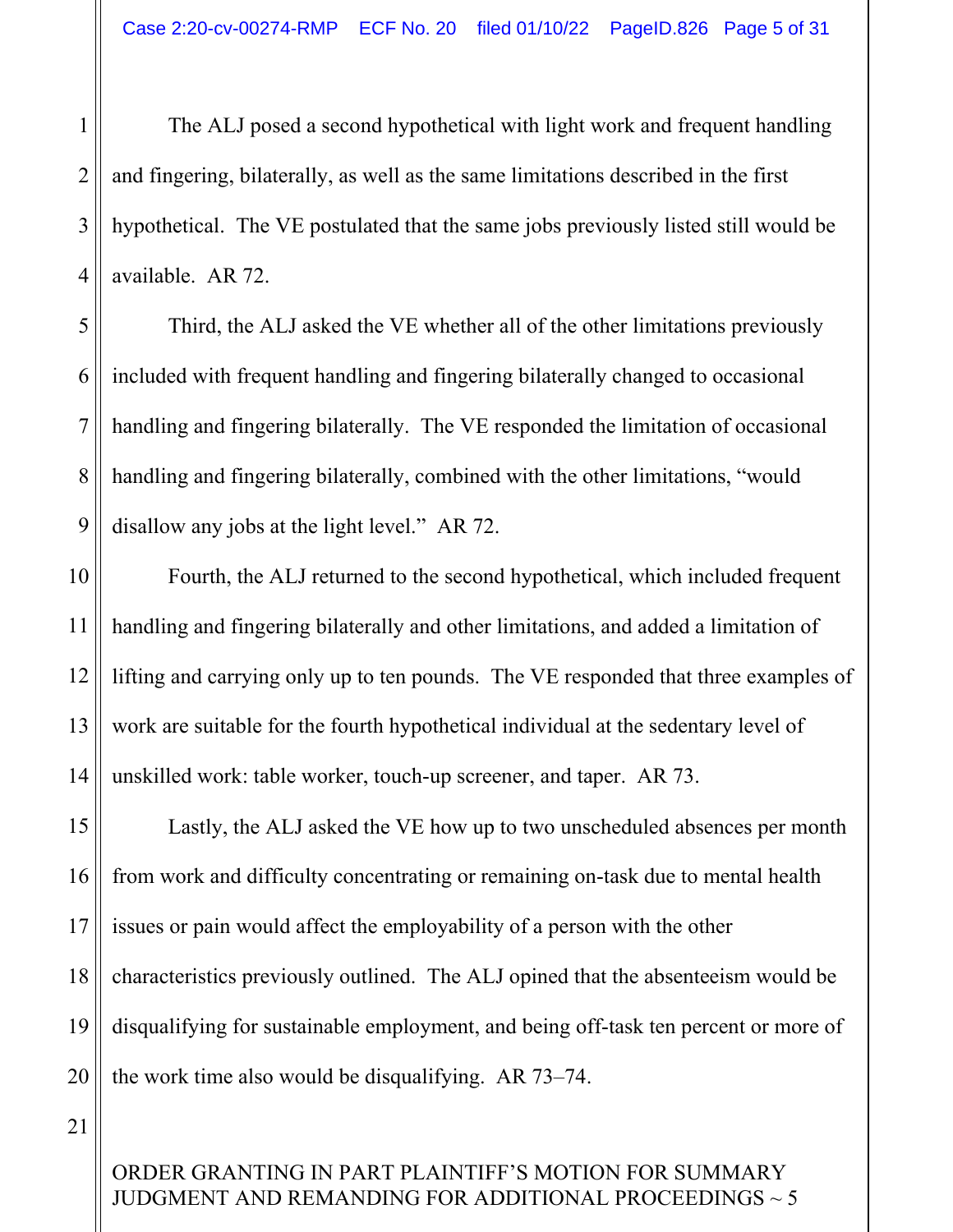# *ALJ's Decision*

1

2

3

4

5

11

12

14

15

16

17

18

19

20

On May 15, 2019, ALJ Basse issued an unfavorable decision. AR 17–30. Applying the five-step evaluation process, ALJ Basse found:

**Step one:** Plaintiff had not engaged in substantial gainful activity since March

14, 2017, the application date. AR 19.

6 7 8 9 **Step two:** Plaintiff had the following severe impairments that are medically determinable and significantly limit her ability to perform basic work activities: depression/bipolar affective disorder, personality disorder, and eating disorder (bulimia). AR 19. With respect to fibromyalgia, the ALJ found:

10 13 [A] diagnosis of fibromyalgia is not enough to determine that it is a medically determinable impairment. The evidence must show that the claimant has a history of widespread, bilateral body pain and axial skeletal pain that has persisted for at least three months. In addition, there must be evidence that either (a) a physician conducted a physical examination of the claimant, which includes testing the claimant's tender point sites, with at least 11 positive tender point sites or (b) there must be repeated manifestations of six or more fibromyalgia symptoms, signs, or co-occurring conditions. Finally, there must also be evidence that the physician ruled out other physical or mental disorders that could cause the symptoms or signs. (SSR 12-2p).

While the record does not clearly establish, via objective medical evidence from an acceptable medical course (such as a physician) that these criteria exist, in viewing the evidence in a light most favorable to the claimant, the undersigned finds the claimant's fibromyalgia to be a medically determinable impairment. However, as discussed above, the record does not establish that this impairment causes more than minimal limitation in the claimant's ability to perform basic work activities, and as such, it is nonsevere.

AR 20.

ORDER GRANTING IN PART PLAINTIFF'S MOTION FOR SUMMARY JUDGMENT AND REMANDING FOR ADDITIONAL PROCEEDINGS  $\sim$  6

21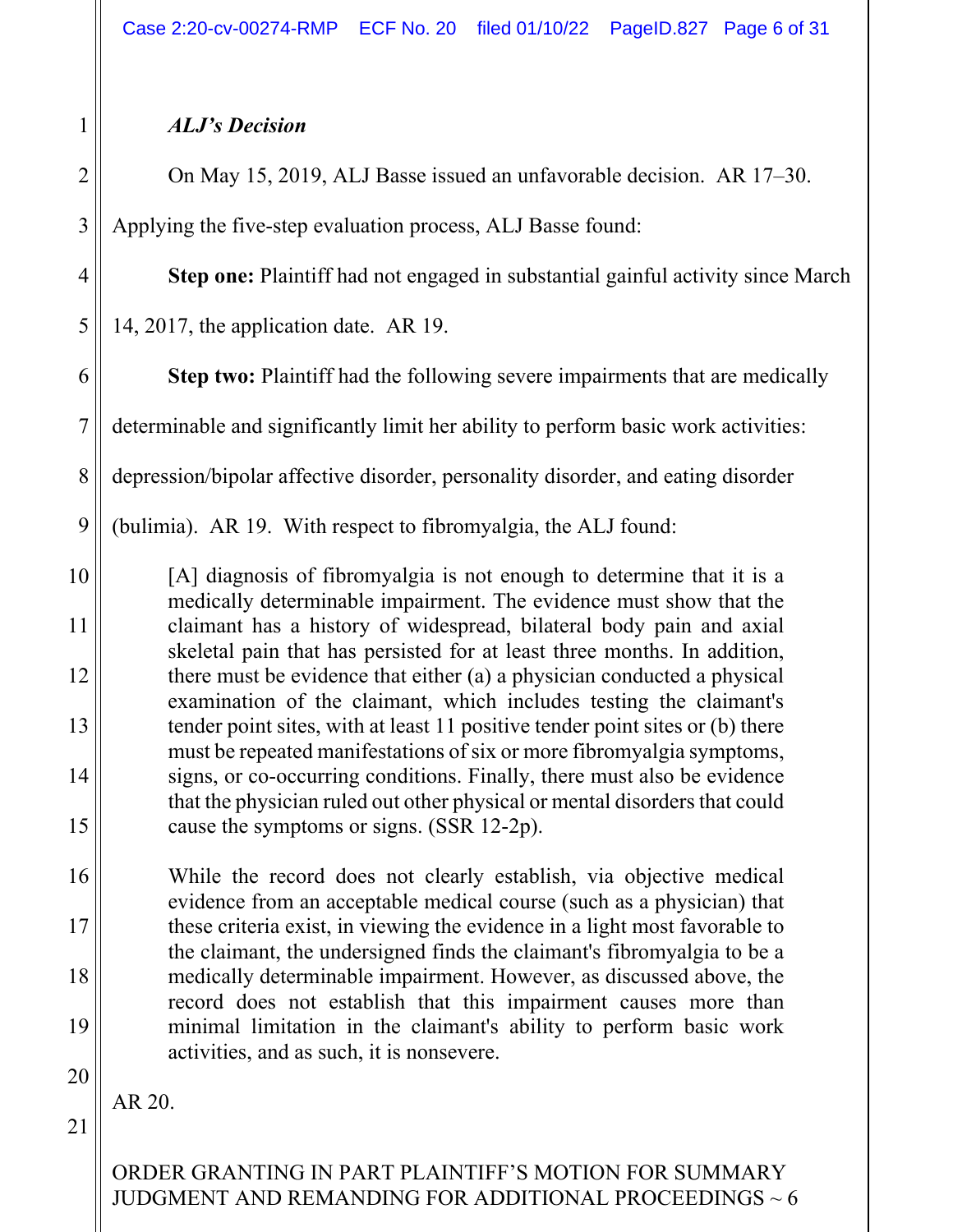1 2 3 4 5 6 7 8 9 10 11 12 13 **Step three:** The ALJ concluded that Plaintiff's mental impairments, considered singly and in combination, did not meet or medically equal the severity of one of the listed impairments in 20 CFR Part 404, Subpart P, Appendix 1 (20 C.F.R. §§ 416.920(d), 416.925, and 416.926). AR 20. In reaching this conclusion, the ALJ found that Plaintiff does not meet the "paragraph B" criteria of having at least one extreme or two marked limitations in a broad area of functioning to meet the relevant mental impairment listings 12.04, 12.06, 12.08, and 12.13. AR 20. Specifically, the ALJ found Plaintiff mildly limited in understanding, remembering, or applying information; moderately limited in concentrating, persisting, or maintaining pace; and mildly or "nor more than moderately" limited in adapting or managing oneself. AR 20–21. The ALJ further found that Plaintiff, alternatively, does not meet the "paragraph C" criteria of having a minimal capacity to adapt to changes to her environment or new demands. AR 22.

**Residual Functional Capacity ("RFC"):** The ALJ found that Plaintiff had the RFC to: perform a full range of work at all exertional levels but with the following nonexertional limitations:

[T]he claimant can perform simple, routine tasks with short, simple instructions. The general public can be present, but there can be no requirement that the claimant interact with the general public as part of her job tasks. The claimant has no difficulty interacting with coworkers and supervisors. The claimant needs a stable, routine, and predictable work environment and should not be required to perform fast-paced production work.

21

14

15

16

17

18

19

20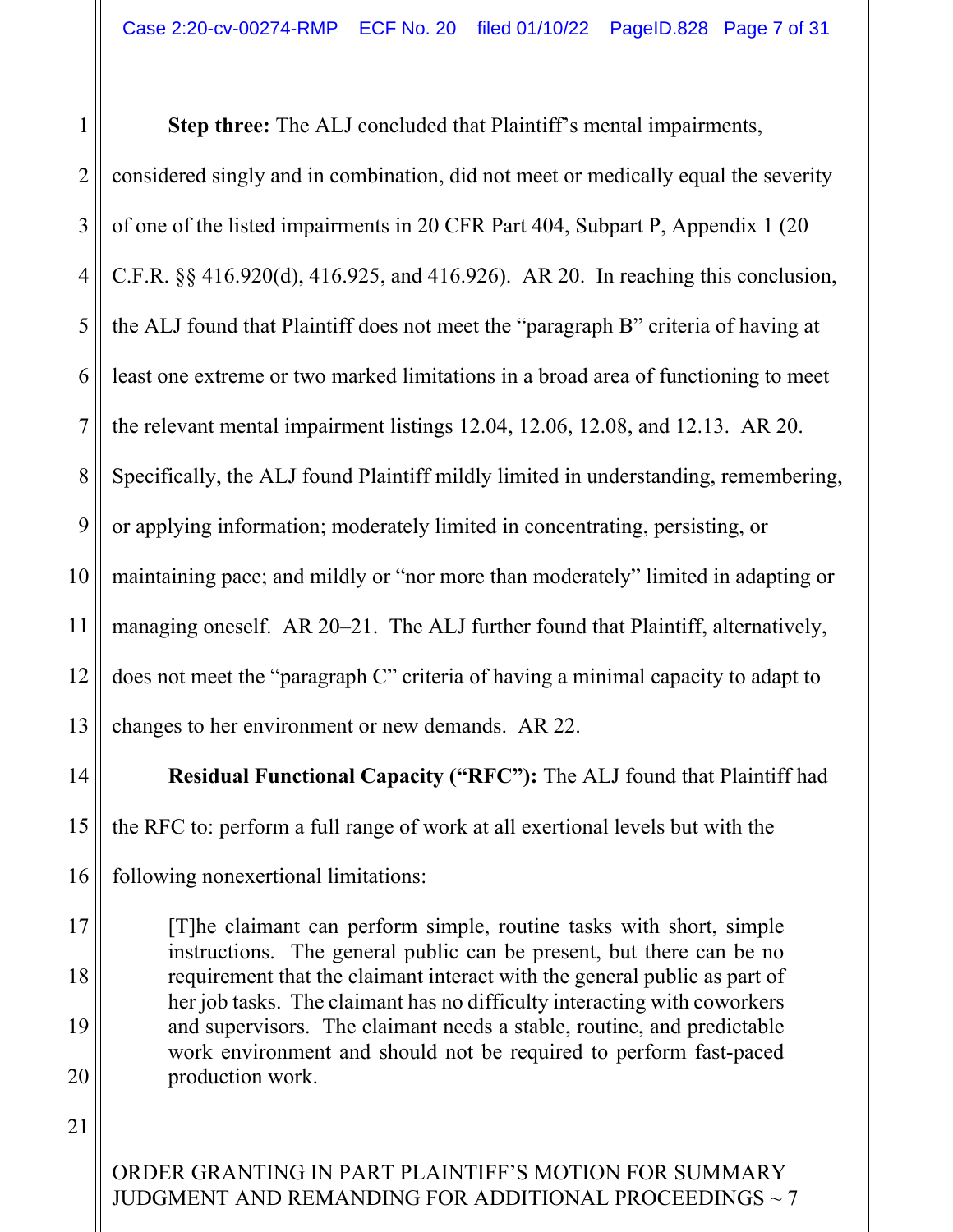```
1 
AR 22.
```
2

3

4

5

In determining Plaintiff's RFC, the ALJ found that Plaintiff's statements concerning the intensity, persistence, and limiting effects of her alleged symptoms "are not entirely consistent with the medical evidence and other evidence in the record" for several reasons that the ALJ discussed. AR 23.

6 7 **Step four:** The ALJ found that Plaintiff does not have past relevant work. AR 29.

8 9 10 11 12 13 14 15 16 17 **Step five:** The ALJ first found that Plaintiff has a high school education, can communicate in English, and has no past relevant work. AR 29. The ALJ found that there are jobs that exist in significant numbers in the national economy that Plaintiff can perform considering her age, education, work experience, and RFC. AR 29–30. Specifically, the ALJ recounted that the VE identified the following representative occupations that Plaintiff would be able perform with the RFC: janitor, laundry worker, electrical accessories assembler, and sub assembler. AR 30. The ALJ concluded that Plaintiff had not been disabled within the meaning of the Social Security Act at any time since the March 14, 2017, the date on which Plaintiff filed her application. AR 30.

The Appeals Council denied review. AR 5.

19 / / /

18

20 / / /

21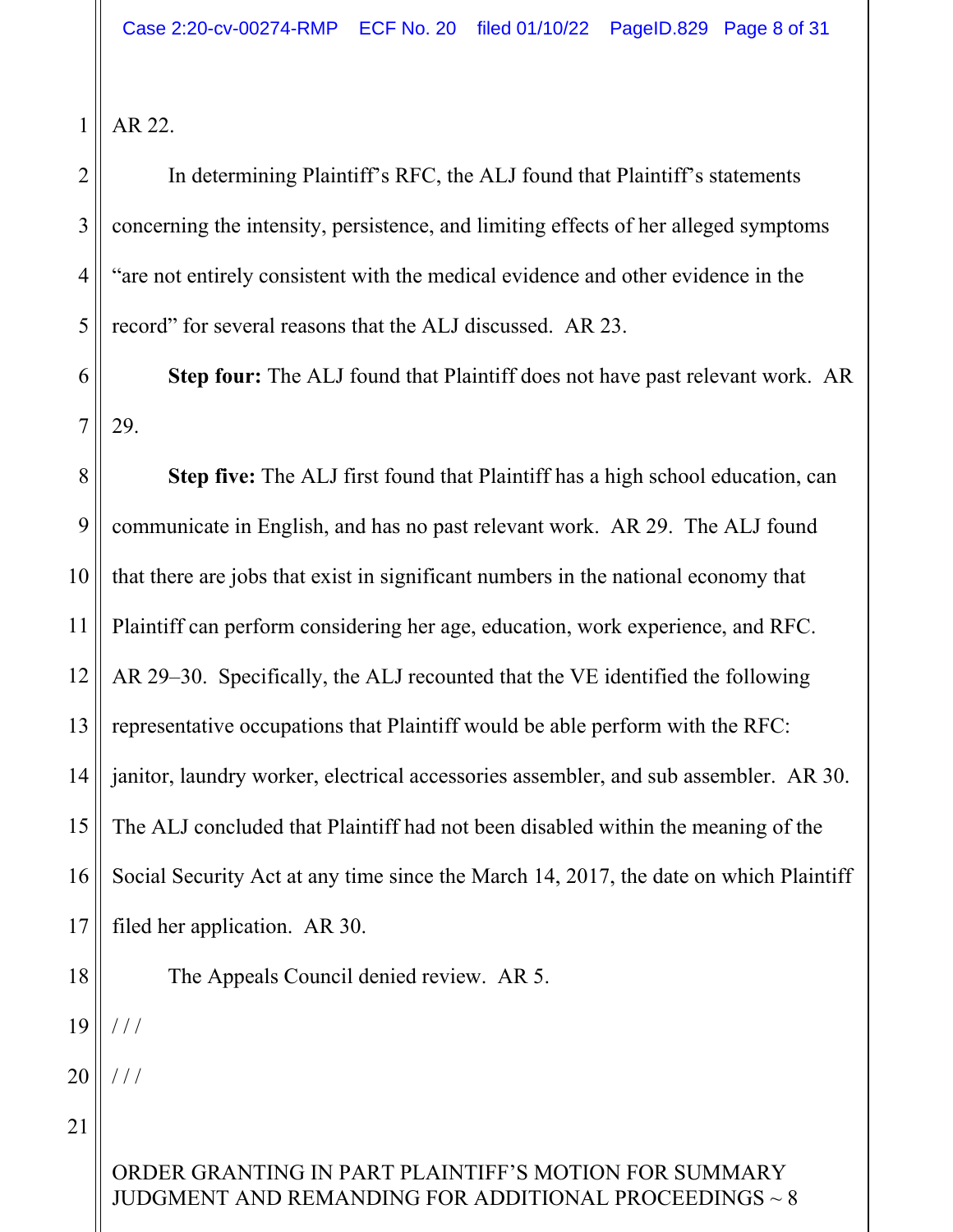#### **LEGAL STANDARD**

#### *Standard of Review*

3 4 5 6 7 8 9 10 11 12 13 14 15 16 17 18 19 Congress has provided a limited scope of judicial review of the Commissioner's decision. 42 U.S.C. § 405(g). A court may set aside the Commissioner's denial of benefits only if the ALJ's determination was based on legal error or not supported by substantial evidence. *See Jones v. Heckler*, 760 F.2d 993, 995 (9th Cir. 1985) (citing 42 U.S.C. § 405(g)). "The [Commissioner's] determination that a claimant is not disabled will be upheld if the findings of fact are supported by substantial evidence." *Delgado v. Heckler*, 722 F.2d 570, 572 (9th Cir. 1983) (citing 42 U.S.C. § 405(g)). Substantial evidence is more than a mere scintilla, but less than a preponderance. *Sorenson v. Weinberger*, 514 F.2d 1112, 1119 n.10 (9th Cir. 1975); *McCallister v. Sullivan*, 888 F.2d 599, 601–02 (9th Cir. 1989). Substantial evidence "means such evidence as a reasonable mind might accept as adequate to support a conclusion." *Richardson v. Perales*, 402 U.S. 389, 401 (1971) (citations omitted). "[S]uch inferences and conclusions as the [Commissioner] may reasonably draw from the evidence" also will be upheld. *Mark v. Celebrezze*, 348 F.2d 289, 293 (9th Cir. 1965). On review, the court considers the record as a whole, not just the evidence supporting the decisions of the Commissioner. *Weetman v. Sullivan*, 877 F.2d 20, 22 (9th Cir. 1989).

20

21

1

2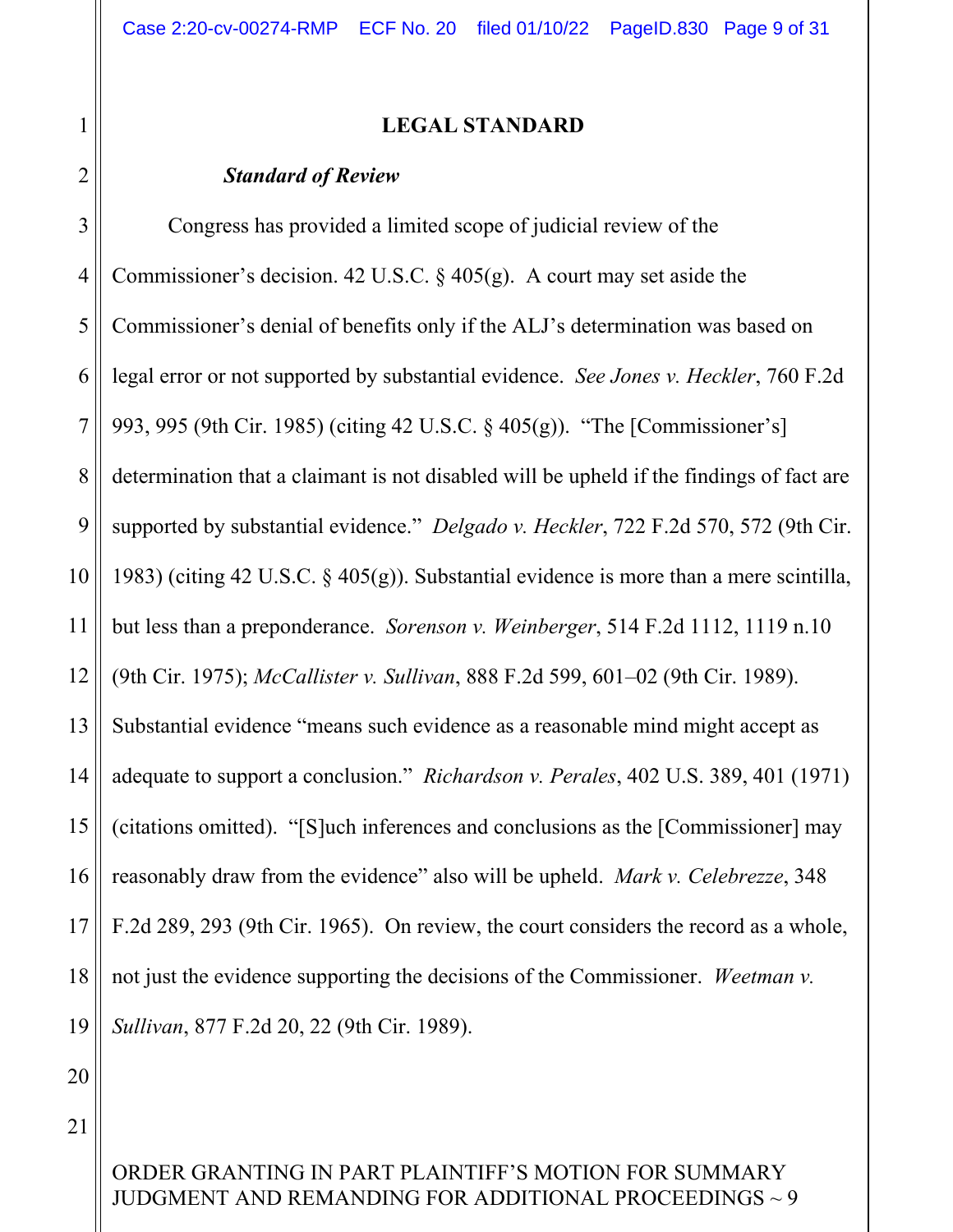3 4 5 6 7 A decision supported by substantial evidence still will be set aside if the proper legal standards were not applied in weighing the evidence and making a decision. *Brawner v. Sec'y of Health and Human Servs.*, 839 F.2d 432, 433 (9th Cir. 1988). Thus, if there is substantial evidence to support the administrative findings, or if there is conflicting evidence that will support a finding of either disability or nondisability, the finding of the Commissioner is conclusive. *Sprague v. Bowen*, 812 F.2d 1226, 1229–30 (9th Cir. 1987).

## *Definition of Disability*

9 10 11 12 13 14 15 16 17 18 19 The Social Security Act defines "disability" as the "inability to engage in any substantial gainful activity by reason of any medically determinable physical or mental impairment which can be expected to result in death or which has lasted or can be expected to last for a continuous period of not less than 12 months." 42 U.S.C.  $\S$ § 423(d)(1)(A). The Act also provides that a claimant shall be determined to be under a disability only if his impairments are of such severity that the claimant is not only unable to do his previous work, but cannot, considering the claimant's age, education, and work experiences, engage in any other substantial gainful work which exists in the national economy. 42 U.S.C.  $\S\S 423(d)(2)(A)$ . Thus, the definition of disability consists of both medical and vocational components. *Edlund v. Massanari*, 253 F.3d 1152, 1156 (9th Cir. 2001).

20

 $//$ 

1

2

8

21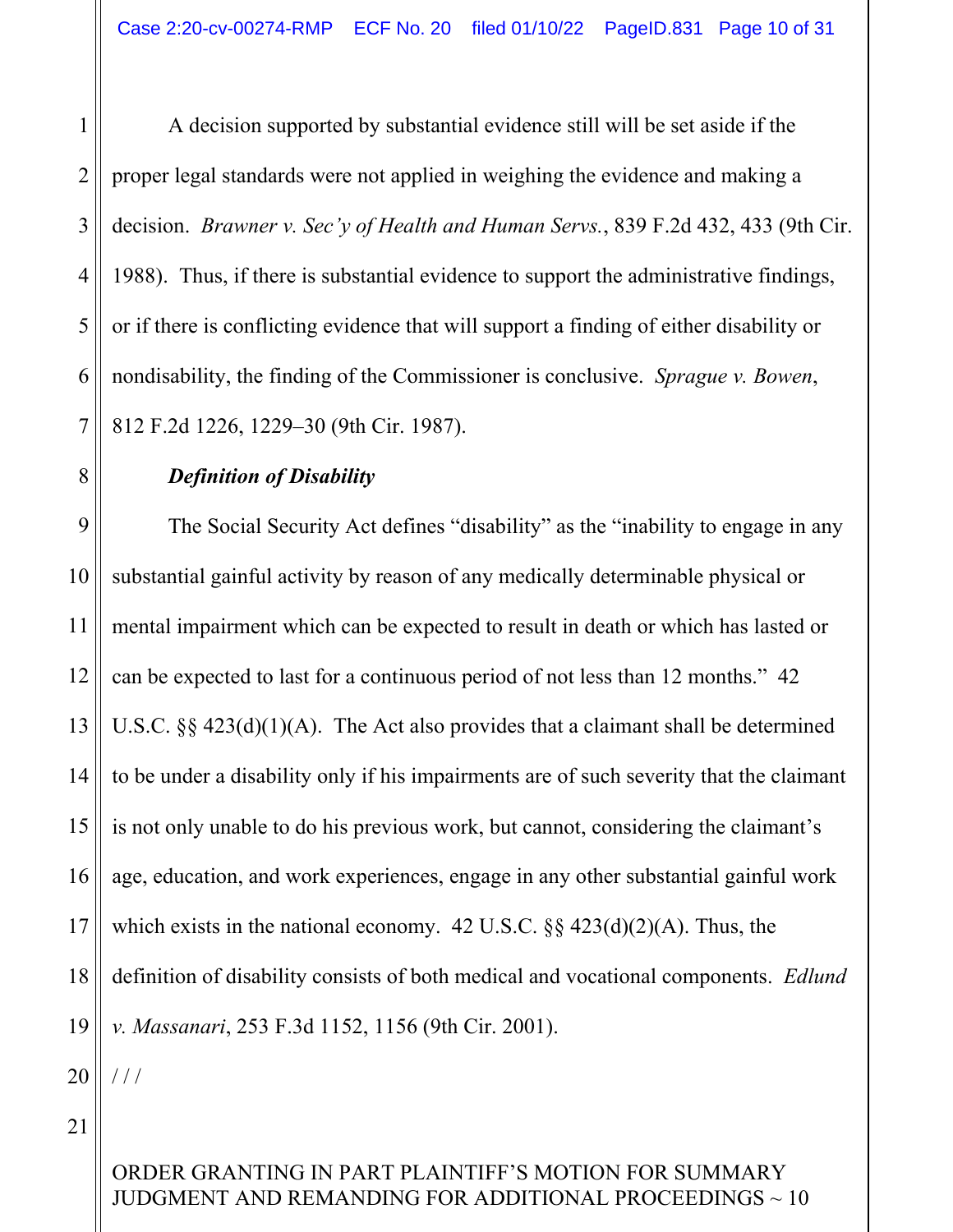#### *Sequential Evaluation Process*

The Commissioner has established a five-step sequential evaluation process for determining whether a claimant is disabled. 20 C.F.R. § 404.1520. Step one determines if he is engaged in substantial gainful activities. If the claimant is engaged in substantial gainful activities, benefits are denied. 20 C.F.R. § 404.1520(a)(4)(i).

7 8 9 10 If the claimant is not engaged in substantial gainful activities, the decision maker proceeds to step two and determines whether the claimant has a medically severe impairment or combination of impairments. 20 C.F.R. § 404.1520(a)(4)(ii). If the claimant does not have a severe impairment or combination of impairments, the disability claim is denied.

12 13 14 15 16 17 If the impairment is severe, the evaluation proceeds to the third step, which compares the claimant's impairment with listed impairments acknowledged by the Commissioner to be so severe as to preclude any gainful activity. 20 C.F.R. § 404.1520(a)(4)(iii); see also 20 C.F.R. § 404, Subpt. P, App. 1. If the impairment meets or equals one of the listed impairments, the claimant is conclusively presumed to be disabled.

18 19 20 If the impairment is not one conclusively presumed to be disabling, the evaluation proceeds to the fourth step, which determines whether the impairment prevents the claimant from performing work that he has performed in the past. If the

21

1

2

3

4

5

6

11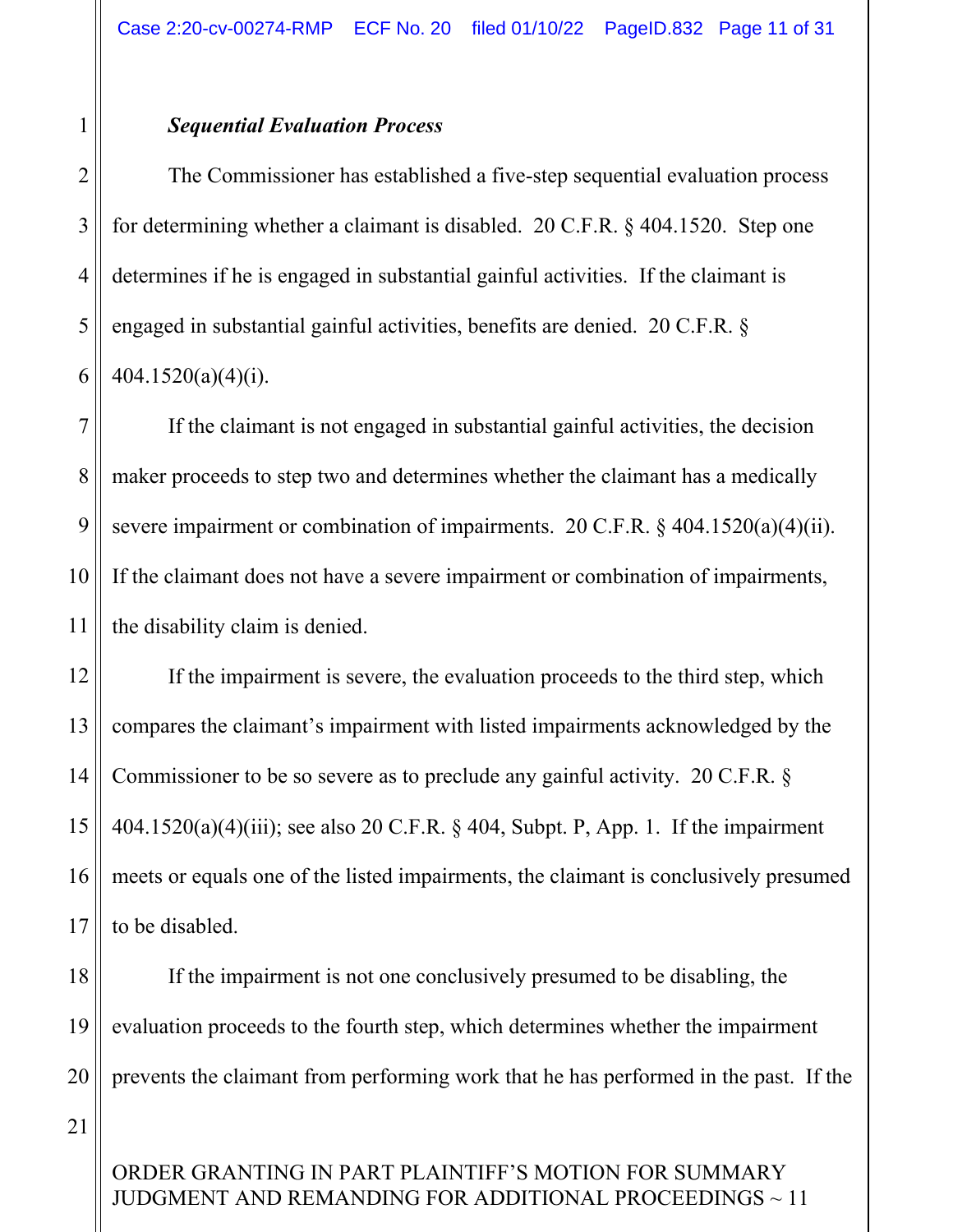2 claimant can perform his previous work, the claimant is not disabled. 20 C.F.R. §  $404.1520(a)(4)(iv)$ . At this step, the claimant's RFC assessment is considered.

3 4 5 6 7 If the claimant cannot perform this work, the fifth and final step in the process determines whether the claimant is able to perform other work in the national economy considering his residual functional capacity and age, education, and past work experience. 20 C.F.R. § 404.1520(a)(4)(v); *Bowen v. Yuckert*, 482 U.S. 137, 142 (1987).

8 9 10 11 12 13 14 15 16 The initial burden of proof rests upon the claimant to establish a prima facie case of entitlement to disability benefits. *Rhinehart v. Finch*, 438 F.2d 920, 921 (9th Cir. 1971); *Meanel v. Apfel*, 172 F.3d 1111, 1113 (9th Cir. 1999). The initial burden is met once the claimant establishes that a physical or mental impairment prevents him from engaging in his previous occupation. *Meanel*, 172 F.3d at 1113. The burden then shifts, at step five, to the Commissioner to show that (1) the claimant can perform other substantial gainful activity, and (2) a "significant number of jobs exist in the national economy" which the claimant can perform. *Kail v. Heckler*, 722 F.2d 1496, 1498 (9th Cir. 1984).

# 17

1

18

19 20

1. Did the ALJ erroneously find Plaintiff's fibromyalgia to be medically determinable but nonsevere?

The parties' motions raise the following issues regarding the ALJ's decision:

**ISSUES ON APPEAL**

21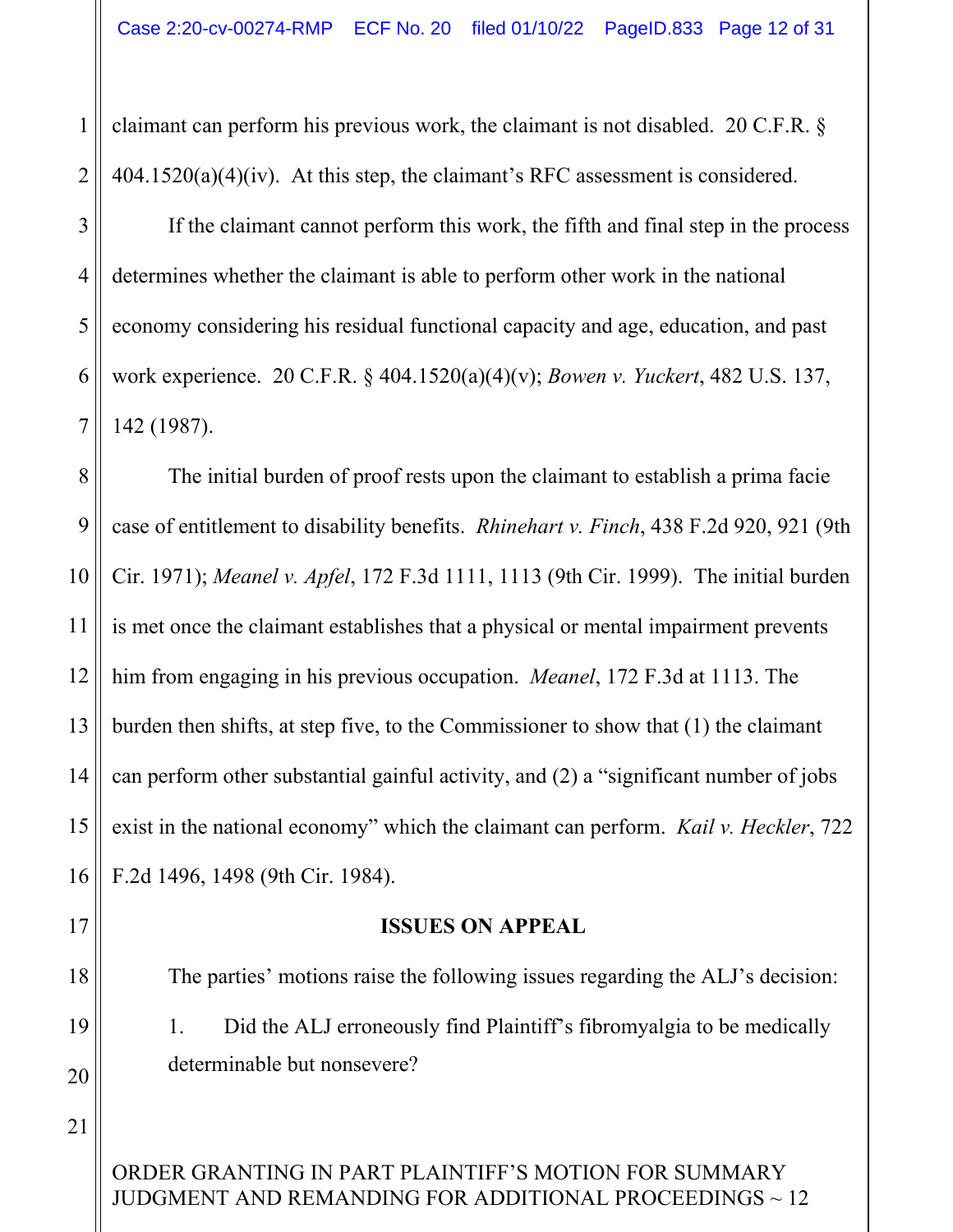2. Did the ALJ erroneously reject Plaintiff's subjective symptom testimony?

3. Did the ALJ improperly reject the medical opinion evidence?

4. Did the ALJ erroneously formulate Plaintiff's RFC, resulting in harmful error at step five?

#### **DISCUSSION**

#### *Fibromyalgia*

Plaintiff argues that the ALJ erred in finding that there was no objective evidence to support that Plaintiff's impairment due to fibromyalgia is severe. ECF No. 19 at 4. Plaintiff argues that the ALJ's finding demonstrates a lack of understanding for the way that fibromyalgia presents, through "history and the presence of other factors or markers" without an ability to diagnose the condition through imaging or lab tests. *Id.*

The Commissioner responds that the ALJ did not err because he found fibromyalgia to be a medically determinable impairment despite the lack of objective evidence and "'viewing the evidence in the light most favorable to the claimant.'" ECF No. 18 at 8 (quoting AR 20). The ALJ then determined that there were no objective findings to support that Plaintiff's fibromyalgia significantly limits her ability to perform basic work activities. *Id.* Furthermore, the ALJ did not deny Plaintiff's claim at Step Two and was required to consider all of Plaintiff's impairments, including impairments from fibromyalgia that are not severe, in

ORDER GRANTING IN PART PLAINTIFF'S MOTION FOR SUMMARY JUDGMENT AND REMANDING FOR ADDITIONAL PROCEEDINGS ~ 13

1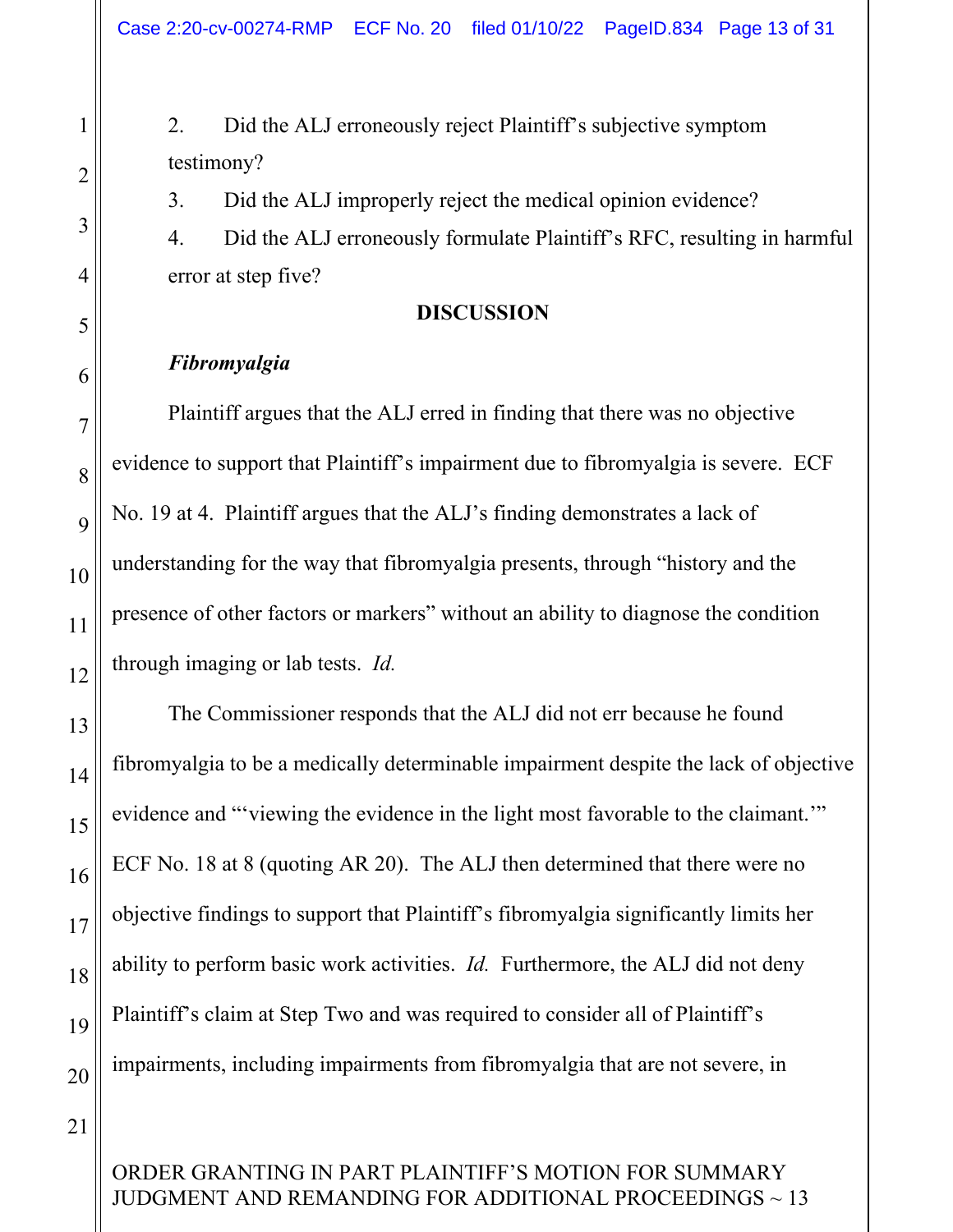1 2 3 4 determining Plaintiff's RFC. *Id.* at 9 (citing SSR 96-8p, available at 1996 WL 374184, at \*5). Therefore, the Commissioner argues, even if there were error at Step Two, Plaintiff has not shown that the error prejudiced the outcome of the ALJ's decision. *Id.* at 9–10.

5 6 7 8 9 10 11 12 The ALJ found that Plaintiff's fibromyalgia was a medically determinable impairment that is nonsevere. AR 20. Given that the ALJ found Plaintiff's fibromyalgia to be a medically determinable impairment, any error at Step Two is harmless so long as the ALJ took into account the impairment in formulating Plaintiff's RFC. *See Lewis v. Astrue*, 498 F.3d 909, 911 (9th Cir. 2007) (holding that an ALJ's failure to address an impairment at Step Two was harmless where the ALJ considered the effects of the impairment at Step Four in determining the claimant's RFC).

13 14 15 16 17 18 19 20 In formulating Plaintiff's RFC, the ALJ considered Plaintiff's claims that her impairments and symptoms limit her ability to lift, squat, bend, stand, reach, walk, kneel, climb stairs, remember, and use her hands. AR 22. If the ALJ's consideration of Plaintiff's nonsevere and severe impairments for purposes of her RFC was flawed, the error occurred later than Step Two. Therefore, the dispositive issue is not whether the ALJ erred in characterizing Plaintiff's fibromyalgia as nonsevere, but whether the ALJ properly evaluated the evidence and testimony concerning fibromyalgia during later steps and properly factored the effects of that

21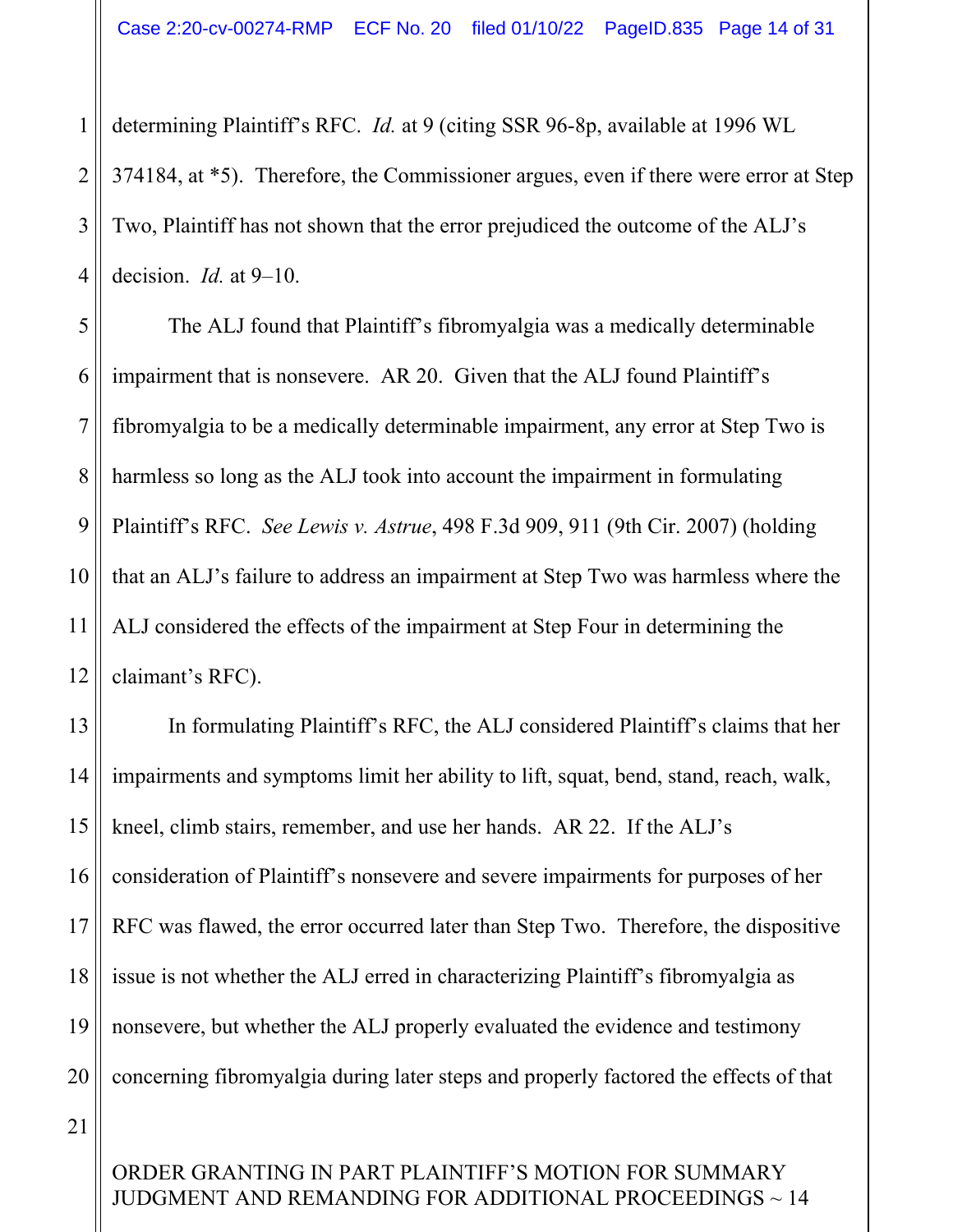1 2 3 4 condition into the RFC. Finding any error at Step Two regarding fibromyalgia harmless, the Court denies summary judgment to Plaintiff on this issue. The Court refrains from determining whether this issue favors summary judgment for the Commissioner until resolving whether the ALJ erred in formulating the RFC.

#### *Subjective Symptom Testimony*

6 7 8 9 10 11 12 13 14 15 16 Plaintiff argues that the ALJ did not give adequate reasons for rejecting her subjective symptom statements. Plaintiff contends that the ALJ improperly discredited her symptom statements based on her daily activities when those activities are not transferable to a work setting. ECF No. 15 at 9–10. With respect to her mental health, Plaintiff argues that the ALJ erred in relying on a treatment record that Plaintiff "presented with 'normal mood and affect and active and alert.'" Plaintiff stresses that the chart notes before and after the quoted note refer to Plaintiff's ongoing depression, bipolar condition, and eating disorder, and by nature these conditions are "inherently unstable." *Id.* at 10–11 (quoting AR 23, 377). Plaintiff asserts that the record as a whole supports her claim that she is physically and mentally impaired to a degree that she cannot sustain employment.

17 18 19 20 The Commissioner responds that the ALJ relied on substantial evidence in finding that Plaintiff's testimony was inconsistent with the evidence and Plaintiff's range of activities. ECF No. 18 at 4. The ALJ noted that the record contained normal physical examinations that did not corroborate Plaintiff's complaints of

21

5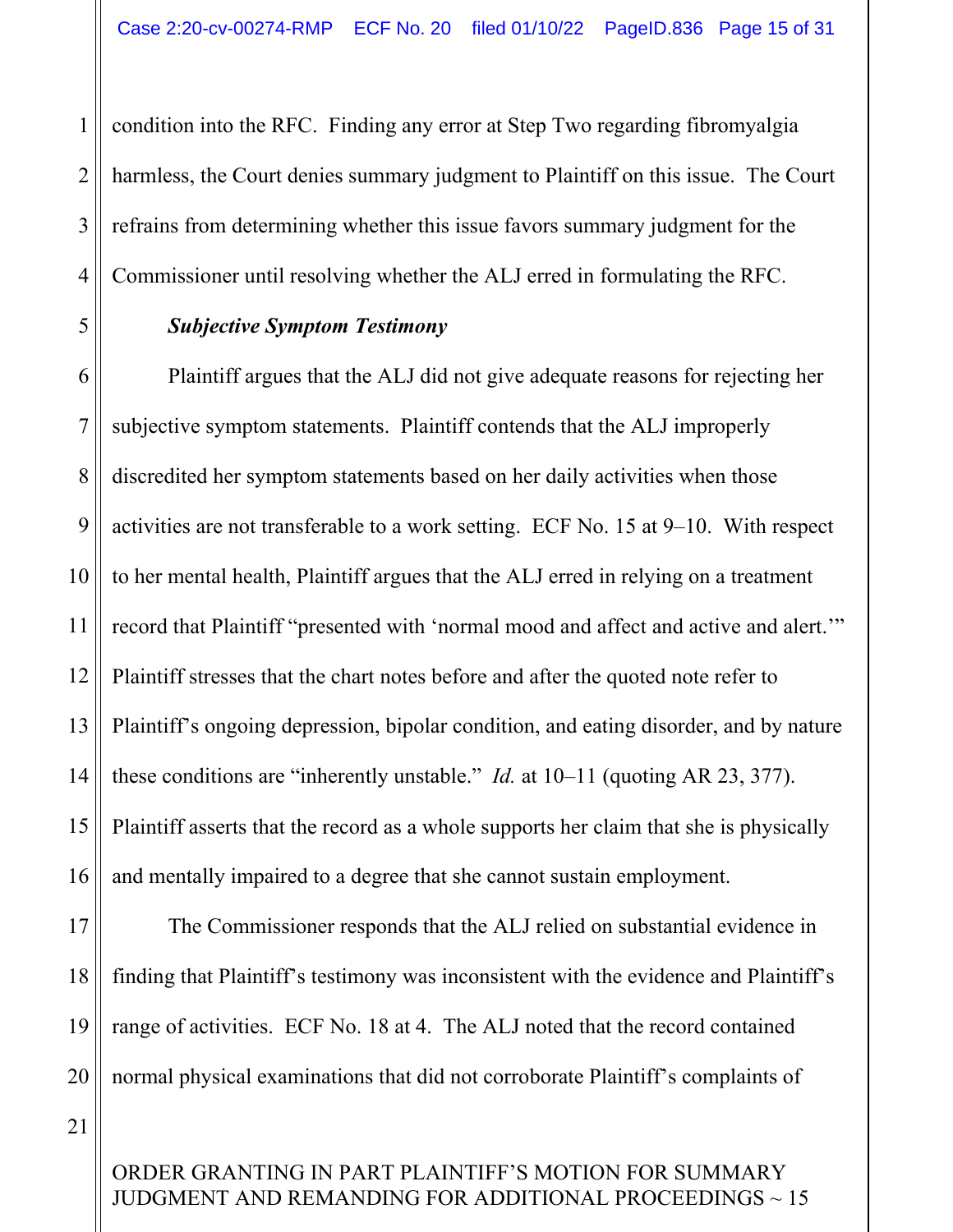1 2 3 4 5 6 7 8 9 10 11 12 13 14 15 16 17 physical limitation. *Id.* (citing AR 23). The Commissioner argues that Plaintiff does not meaningfully rebut the record materials that indicate that Plaintiff performed normally on numerous physical examinations, even after her car accident three months into the alleged disability period, and in many examinations Plaintiff was not observed to be in acute distress. *Id.* (citing AR 377, 380–81, 490–92, 500–01, 506, 509, and 514). The Commissioner argues that the ALJ reasonably found this material to cast doubt over Plaintiff's claims of physical debilitation. *Id.* The Commissioner further maintains that the ALJ similarly reasonably relied on normal mental examinations to partially discredit Plaintiff's claims of debilitating mental health issues. In support, the Commissioner cites the Court to: exam notes from early and mid-2017 and December 2018 indicating that Plaintiff's mood and affect were normal; therapy notes from 2017 and 2018 indicating Plaintiff was able to actively engage in behavioral health counseling; and records indicating that Plaintiff has treated her mental health issues conservatively throughout the relevant period with counseling and oral medication, without any long-term hospitalizations or severe complications. *Id.* at 5–6 (citing AR 301–42, 355–72, 377, 465–71, 481, 485, 540–49, 656–77, 614, and 616).

18 19 20 In evaluating the credibility of a claimant's testimony regarding subjective pain, an ALJ must engage in a two-step analysis. *Lingenfelter v. Astrue*, 504 F.3d 1028, 1036 (9th Cir. 2007). First, the ALJ must determine whether the claimant has

21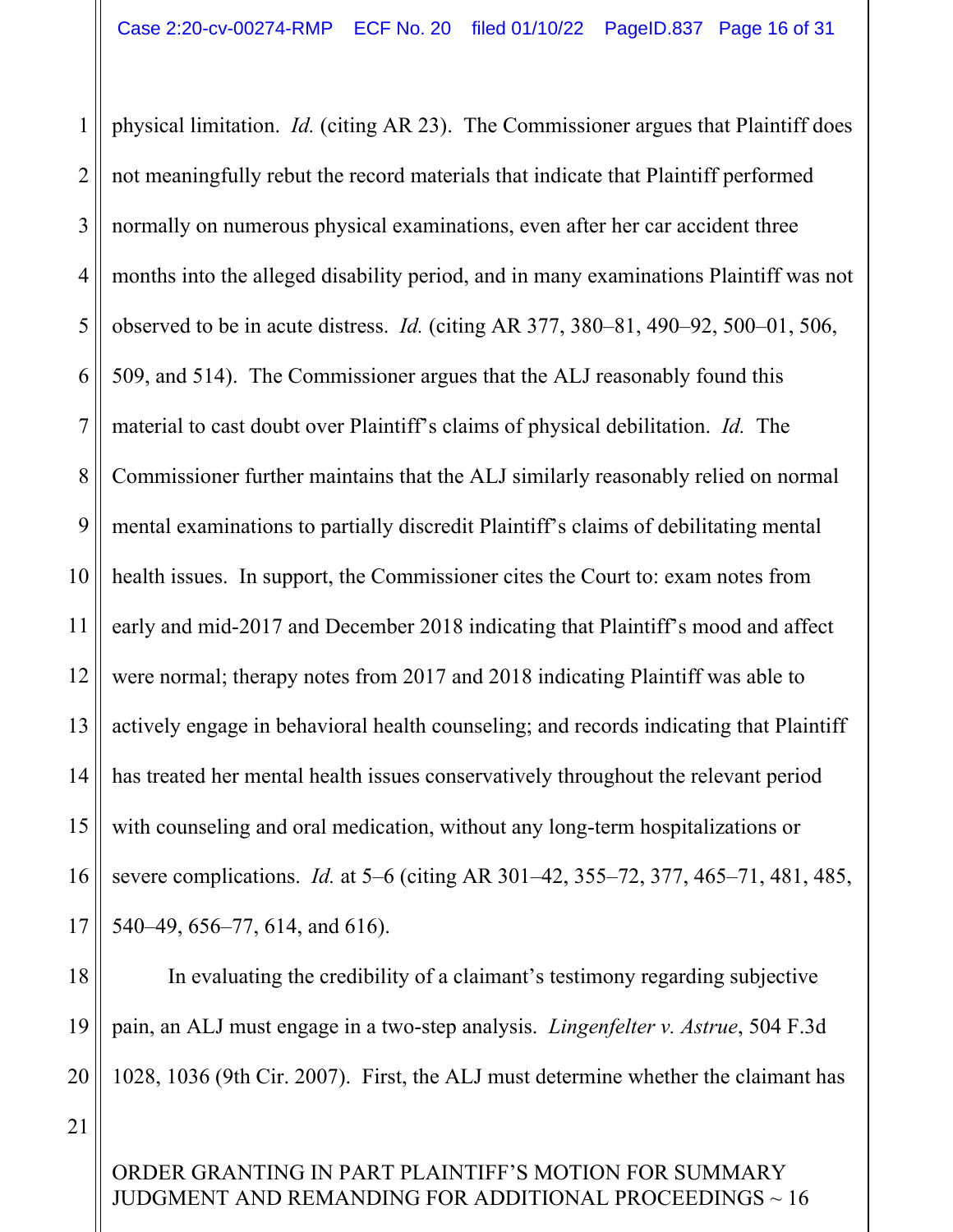1 2 3 4 5 6 presented objective evidence of an underlying impairment that "'could reasonably be expected to produce the pain or other symptoms alleged.'" *Id.* (quoting *Bunnell v. Sullivan*, 947 F.2d 341, 344 (9th Cir. 1991) (en banc) (internal quotation marks omitted). The claimant must show only that the impairment could reasonably have caused some degree of the symptom, not necessarily the degree of symptom alleged. *Id.*

7 8 9 10 11 12 13 14 15 16 17 18 19 20 If the claimant satisfies the first step, and there is no evidence of malingering, "'the ALJ can reject the claimant's testimony about the severity of her symptoms only by offering specific, clear and convincing reasons for doing so.'" *Lingenfelter*, 504 F.3d at 1036 (quoting *Smolen v. Chater*, 80 F.3d 1273, 1281 (9th Cir. 1996)). As to the second step, "[t]he clear and convincing standard is 'not an easy requirement to meet' and it 'is the most demanding standard required in Social Security cases.'" *See Wells v. Commissioner*, No. 1:17-cv-00078-SKO, 2017 U.S. Dist. LEXIS 135332, 2017 WL 3620054, at \*6 (E.D. Cal. Aug. 23, 2017) (quoting *Garrison v. Colvin*, 759 F.3d 995, 1015 (9th Cir. 2014)). "General findings are not enough. *Burrell v. Colvin*, 775 F.3d 1133, 1138 (9th Cir. 2014) (citation omitted). "[R]ather, the ALJ must identify what testimony is not credible and what evidence undermines the claimant's complaints." *Id*.; *see, e.g.*, *Vasquez v. Astrue*, 572 F.3d 586, 592 (9th Cir. 2009) ("To support a lack of credibility finding, the ALJ [is] required to 'point to specific facts in the record which demonstrate that [the

21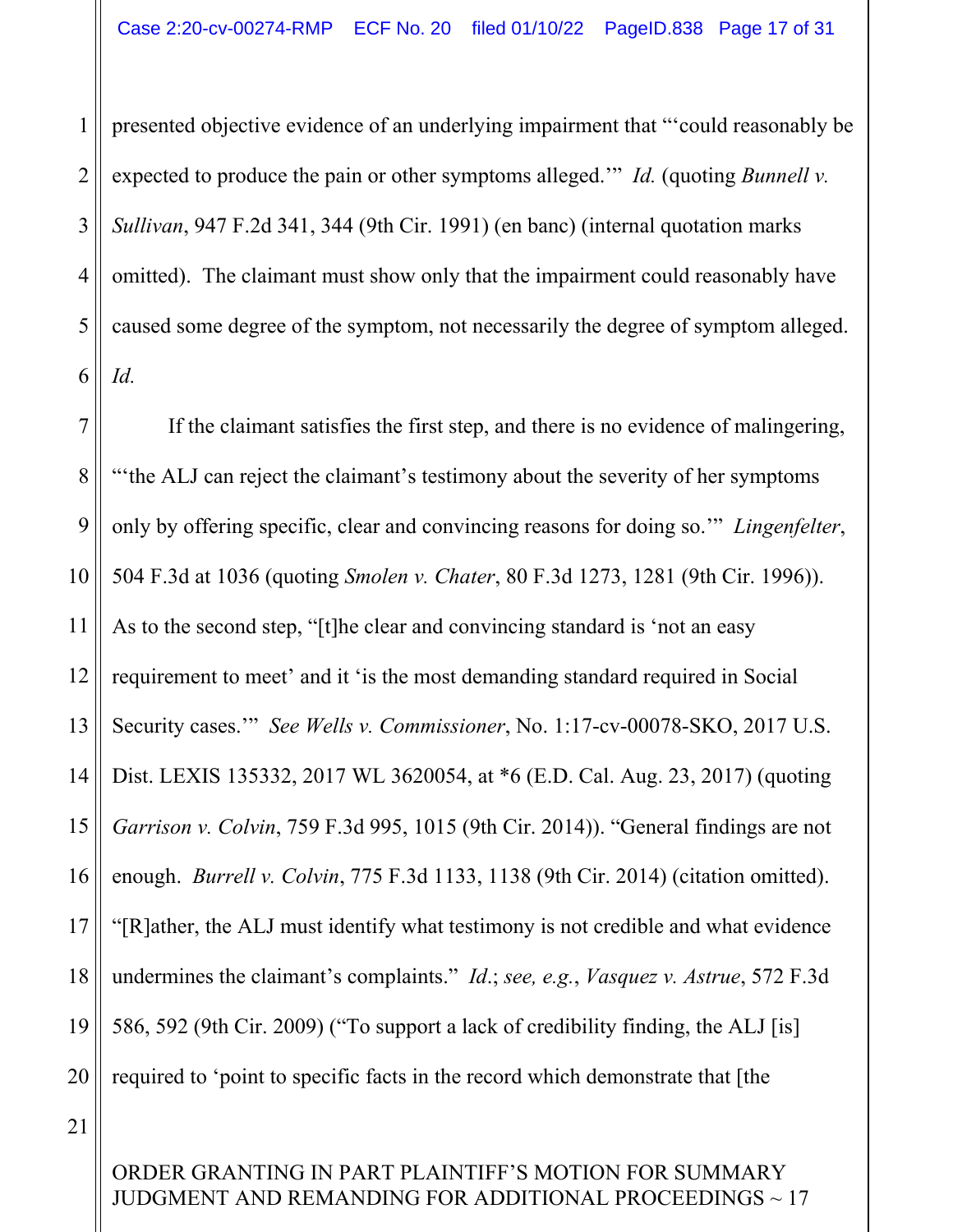claimant] is in less pain than she claims.'" (quoting *Dodrill v. Shalala*, 12 F.3d 915, 918 (9th Cir. 1993))).

3 4 5 6 7 8 9 10 11 12 The ALJ noted that Plaintiff alleged mental health symptoms including "extreme mood swings, difficulty sleeping, difficulty managing stress, difficulty handling changes in routine, difficulty managing her emotions, and difficulty regulating her eating" and physical symptoms that "limit her ability to lift, squat, bend, stand, reach, walk, kneel, climb stairs, remember, and use her hands[.]" AR 23. The ALJ acknowledged that Plaintiff's medically-determinable impairments could reasonably be expected to cause some degree of the alleged symptoms. AR 23. The ALJ did not find that Plaintiff was malingering. Accordingly, the ALJ was required to provide specific, clear, and convincing reasons to discount Plaintiff's complaints.

13 14 15 16 17 18 19 20 Among other findings, the ALJ noted Plaintiff's conservative treatment of her mental health issues through medication and counseling and found that with more faithful adherence to her medication regimen, Plaintiff's mental health symptoms improved. AR 23 ("The record further shows that by May 2017 (which was within one year of the claimant's alleged onset date), the claimant was adhering to her medication more consistently and was doing significantly better."). Although the ALJ does not cite to the record for this finding, citations provided by the Commissioner in its Motion for Summary Judgment support that around May 2017,

21

1

2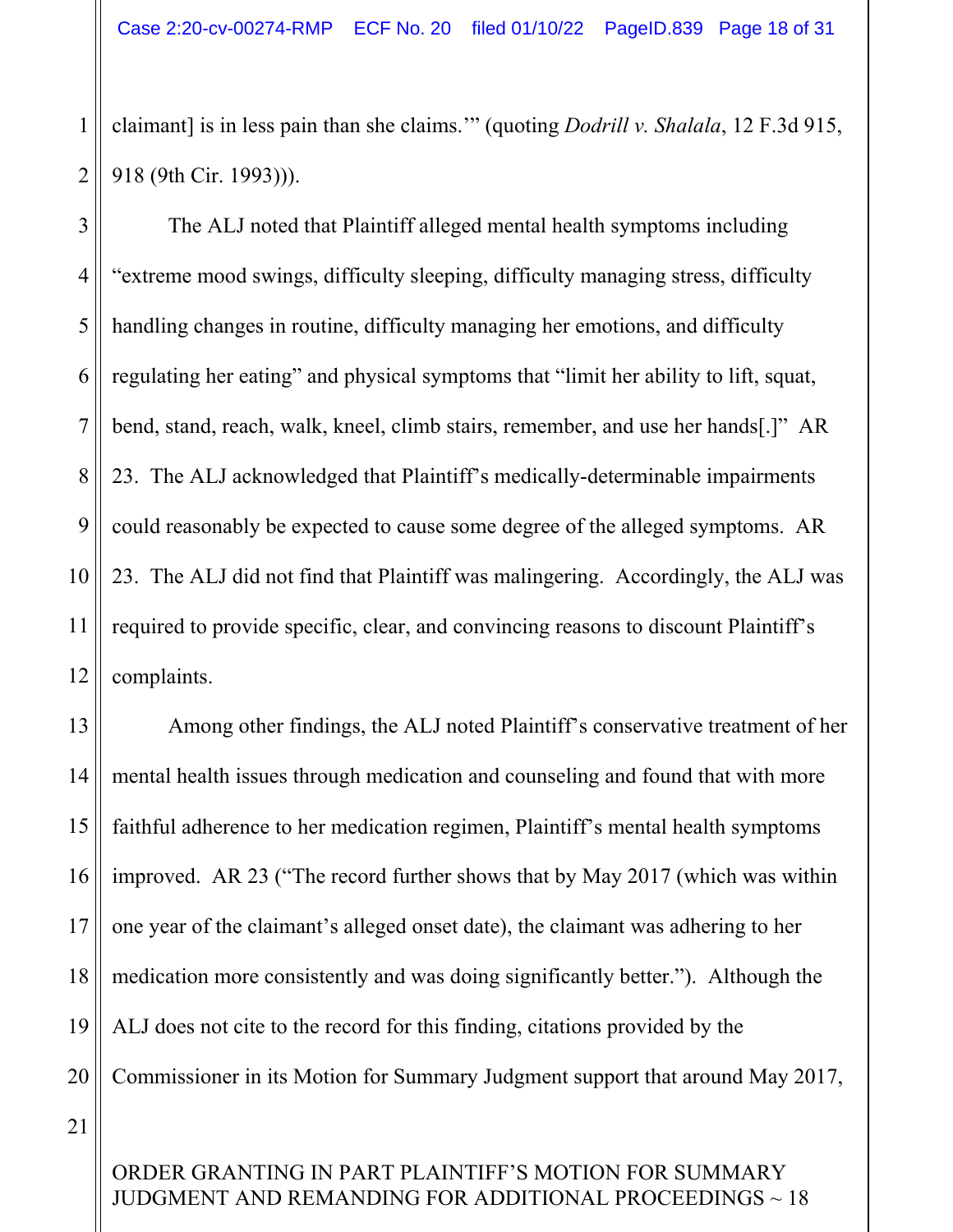1 2 3 4 5 Plaintiff initially did not closely adhere to the medication regimen prescribed to address her most recent episode of binge eating and bipolar disorders. AR 672–73. By May 31, 2017, treatment notes indicate that Plaintiff had been "adhering correctly to the medication treatment prescribed two weeks ago" and had "significantly improved[.]" AR 485.

6 7 8 9 10 11 12 13 14 15 16 17 18 19 The Ninth Circuit has recognized that both fibromyalgia and Plaintiff's mental health symptoms are by their nature fluctuating conditions. *See Smith v. Saul*, 820 F. App'x 582, 585 (9th Cir. 2020) ("Bipolar disorder is a condition that is notably episodic and does not manifest every day."); Soc. Sec. Ruling 12-2p, 2012 SSR LEXIS 1 (July 25, 2012, 2012 WL 3104869, at \*5 (recognizing that symptoms of fibromyalgia can "wax and wane so that a person may have 'bad days and good days.'"). Moreover, the Ninth Circuit recently observed that an ALJ's findings that a claimant retained a "full range of motion" and "muscle tone" and showed little "objective evidence of dysfunction" were not clear and convincing reasons for discounting the claimant's testimony as to the severity of her fibromyalgia symptoms. *Smith v. Saul*, 820 F. App'x 582, 584 (9th Cir. 2020). The ALJ's findings that Plaintiff exhibited "normal motor strength and tone, normal bones and muscles" at the outset of the relevant period closely mirror the findings rejected by the Ninth Circuit panel. AR 23; *see Revels v. Berryhill*, 874 F.3d 648, 656 (9th Cir.

21

20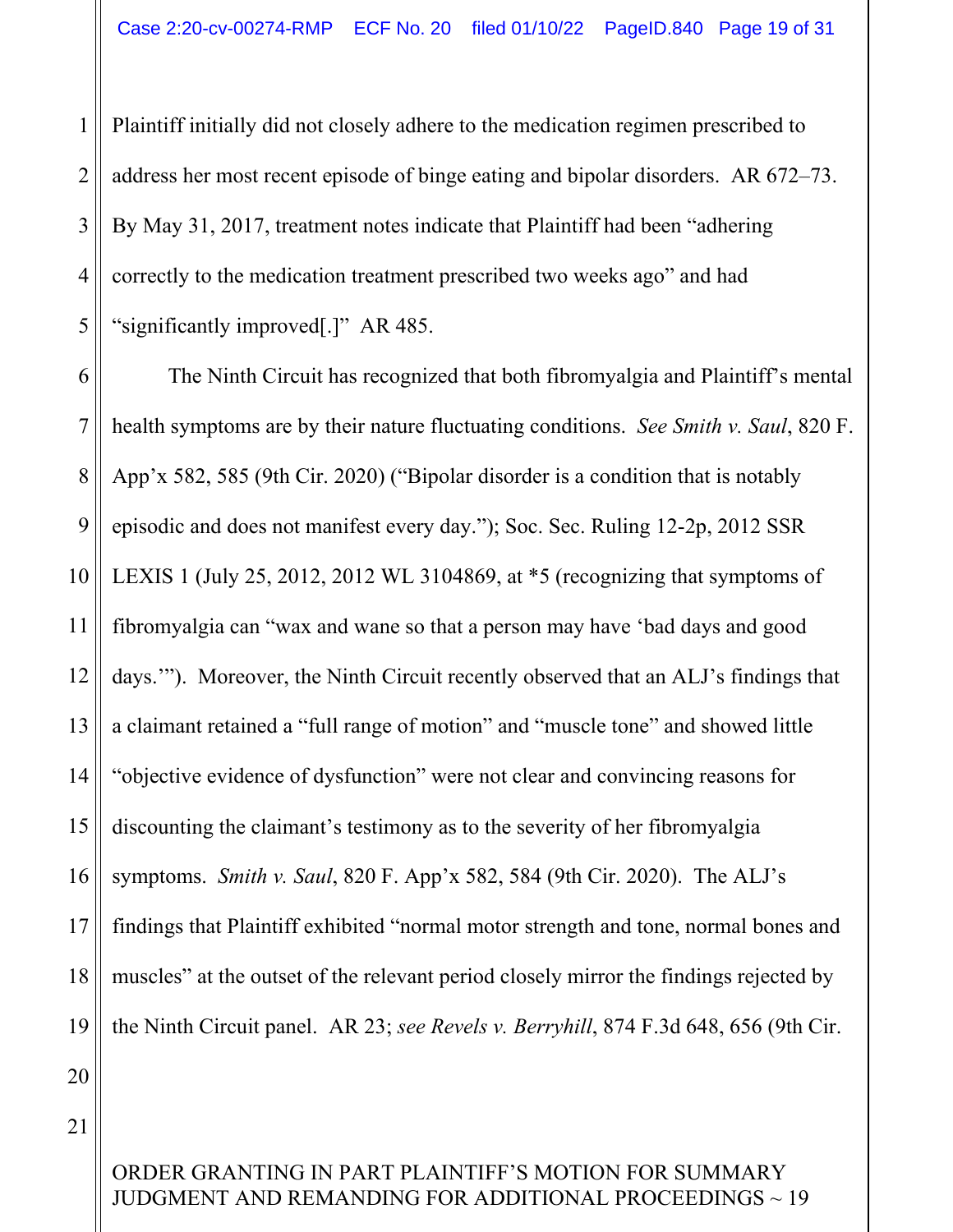2 2017) ("What is unusual about [fibromyalgia] is that those suffering from it have muscle strength, sensory functions, and reflexes [that] are normal.").

3 4 5 6 7 8 9 10 11 12 13 14 15 16 17 18 19 20 Indeed, the record that the Commissioner relies on to show that Plaintiff's mental health symptoms had improved was preceded five days earlier by a provider note from group therapy recording that Plaintiff displayed a restricted affect and anxious mood. *See* AR 676; *see also* AR 693 (indicating depressed mood arriving at appointment three months later, in August 2017). The ALJ also noted in the transcript that Plaintiff was teary during the hearing, and the treatment records documenting improvement with medication do not specify whether Plaintiff's symptoms resolved or merely improved from their presentation during Plaintiff's winter 2017 acute episode. *See* AR 74, 485. An ALJ is entitled to discount a claimant's credibility where treatment is conservative in comparison to the alleged severity of the symptoms. *Molina v. Astrue*, 674 F.3d 1104, 1113 (9th Cir. 2012) ("According to agency rules, 'the individual's statements may be less credible if the level or frequency of treatment is inconsistent with the level of complaints, or if the medical reports or records show that the individual is not following the treatment as prescribed and there are no good reasons for this failure.'") (quoting SSR 96-7p, 1996 SSR LEXIS 4). However, other than to note that Plaintiff does not use as assistive device to walk, sit, or stand, and that Plaintiff has not required hospitalizations or experienced severe complications during the relevant period, the

21

1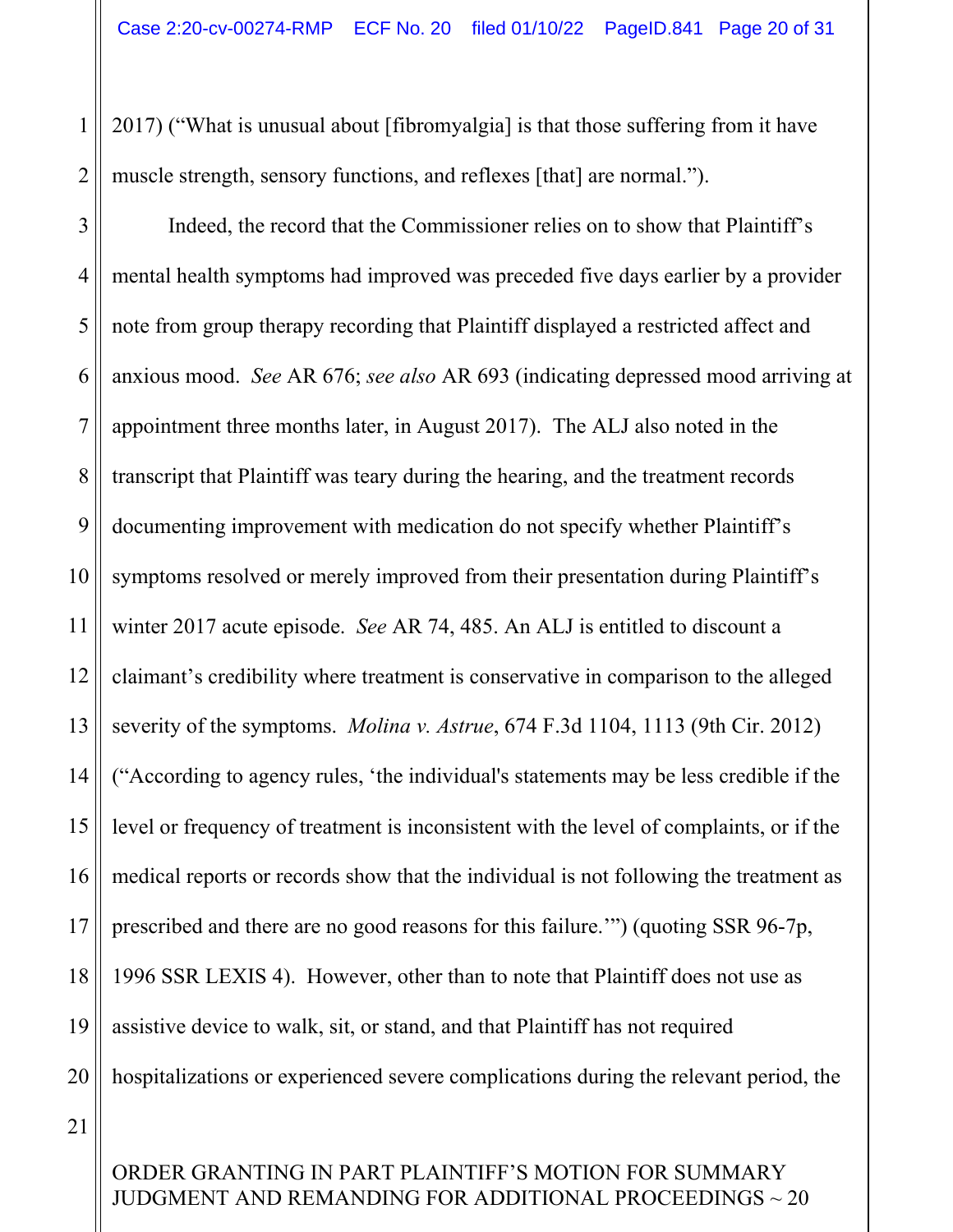1 2 3 ALJ did not identify what more rigorous treatment might have been available to Plaintiff or otherwise specify how her treatment approach was conservative. *See* AR 24.

4 5 6 7 8 9 10 11 12 13 The ALJ, in addition, found that Plaintiff's daily activities are inconsistent with the degree of impairment that she alleges from her mental and physical symptoms. AR 24–25. Daily activities can amount to a clear and convincing reason to discount a claimant's testimony if the claimant spends a substantial part of the average day performing functions that are transferrable to a work setting. *Morgan v. Commissioner*, 169 F.3d 595, 600 (9th Cir. 1999). Specifically, the ALJ found that the record shows that Plaintiff leaves her residence for shopping, visiting friends, going to church, and attending medical appointments and is able to live by herself, do light cleaning, use a phone and the internet, respond to questions from healthcare providers, and complete forms. AR 25.

The ALJ particularly focuses on claimant's maintenance of a driver's license because:

It is notable that the claimant is able to drive a car, in that driving a car typically requires an individual bend their body, use their legs and feet to operate pedals such as a clutch pedal, brake pedal, and/or fuel pedal, and to reach, handle, and finger with regard to the steering wheel, windshield wipers lever, turn signal lever, and other levers, dials, and knobs as needed. Apart from these physical requirements, driving also requires an individual to have the mental wherewithal and ability to focus, concentrate, multitask, and divide their attention between observing the road conditions, staying in the appropriate lane, following applicable speed limits and driving laws, paying attention to

21

14

15

16

17

18

19

20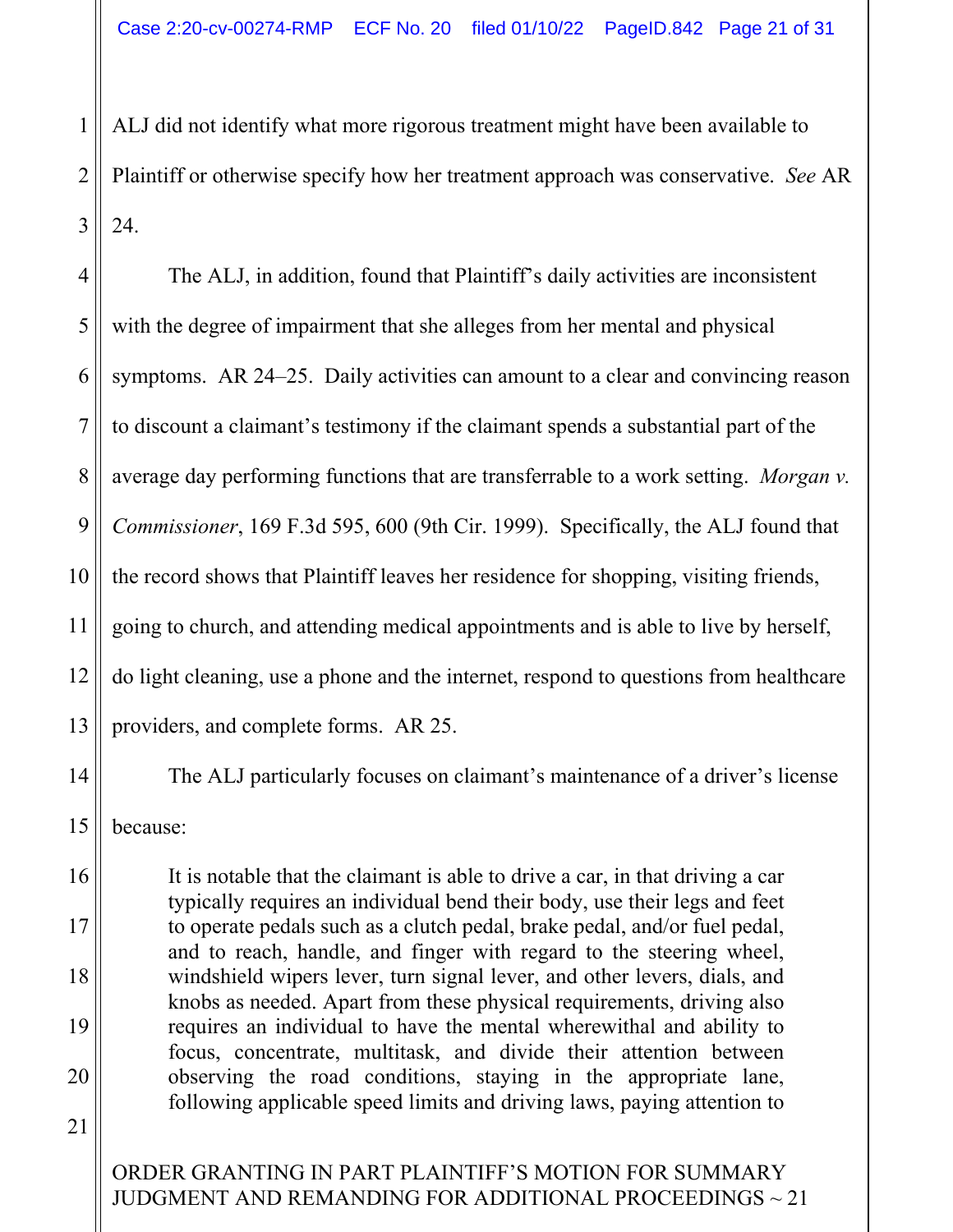traffic signals and other vehicles, monitoring their vehicle's fuel level, and making sometimes fast decisions with regard to when to speed up, slow down, brake, turn, and use various interior levers for turning on and off lights, turn signals, and windshield wipers.

AR 25.

However, the ALJ does not cite to any testimony or other material in the record supporting that Plaintiff spends any part of her day driving, much less a substantial part of the day, as Plaintiff stated that she maintains a driver's license but does not have a car and relies on others for rides. AR 45, 64. The claimant also testified that she frequently cancels outings and takes breaks from performing light cleaning after approximately ten minutes of effort and also has days where she does not perform any tasks to take care of the apartment. AR 61–62, 65. The ALJ's findings with respect to Plaintiff's activities of daily living do not amount to a clear and convincing reason because there not a finding that any actions that Plaintiff consistently performs are transferable to a work setting.

The Court finds that some, but not all, of the ALJ's reasons for discrediting Plaintiff's statements are invalid. Therefore, the Court must assess whether the ALJ's reliance on those reasons was harmless error. *Carmickle v. Commissioner*, 533 F.3d 1155, 1162 (9th Cir. 2008). The ALJ did not provide clear and convincing reasons for discounting either Plaintiff's complaints regarding her mental health or physical impairments on the basis of any of Plaintiff's daily activities. Had Plaintiff's complaints been fully credited and included in her RFC, the ALJ may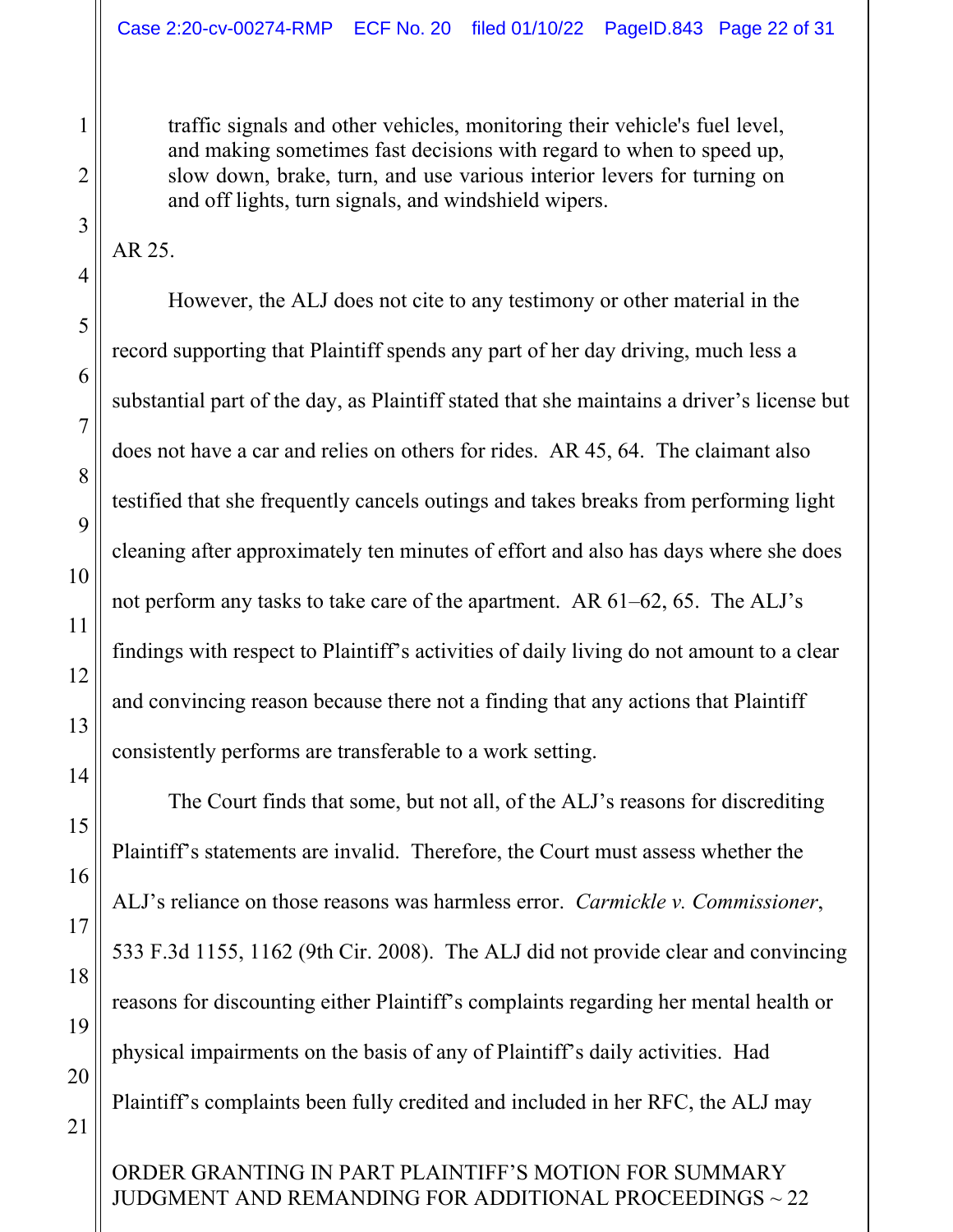1 2 3 4 5 have found Plaintiff disabled, particularly in light of the VE's testimony that there are not jobs available for Plaintiff with more than two absences per month, more than ten percent off-task behavior, or with a limitation of occasional handling and fingering bilaterally. AR 72–74. Therefore, the Court cannot determine that the ALJ's errors were harmless.

## *Medical Opinion Evidence*

7 8 9 10 11 12 As an initial matter, the Court notes that Plaintiff filed her claims for DIB and SSI before new rules governing the evaluation and weighing of medical evidence went into effect on March 27, 2017. *See Revisions to Rules Regarding the Evaluation of Medical Evidence*, 82 Fed. Reg. 5,844 (Jan. 18, 2017). In light of Plaintiff's March 14, 2017, DIB application and February 9, 2017 alleged disability onset date, the Court applies the prior rules.

Plaintiff argues that the ALJ improperly rejected the opinions of her treating and examining providers physician's assistant Allie Ivanowicz<sup>4</sup>, Washington State Department of Social and Health Services psychological consultant R.A. Cline, and chiropractor Chris Krueger.

19

20

13

14

15

16

17

6

21

<sup>18</sup>

<sup>4</sup> The ALJ's opinion spells this provider's name as "Ivanowitz," but treatment records and the Physical Functional Evaluation Form indicate that her surname is "Ivanowicz." *See* AR 343–46.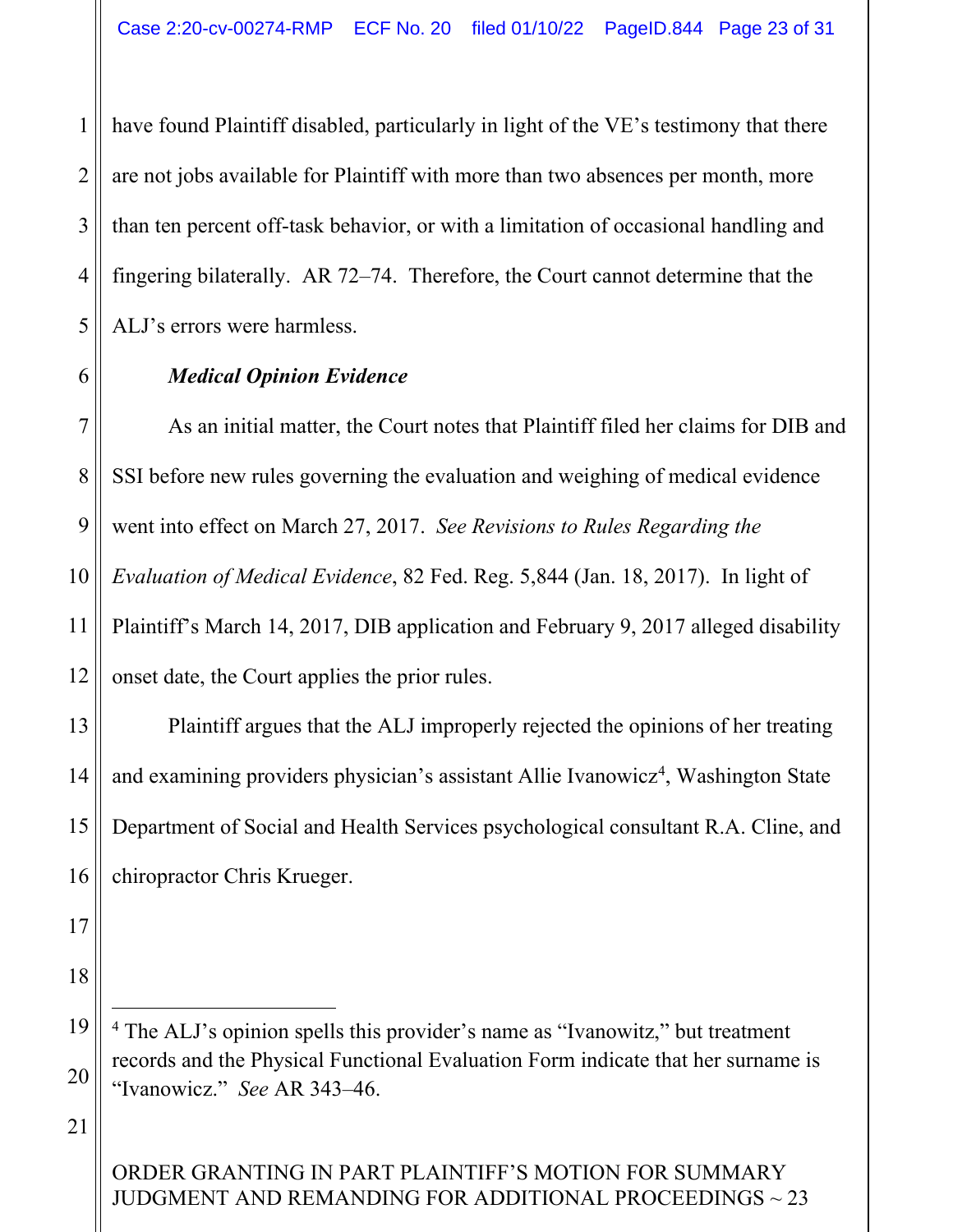1 2 3 4 5 6 7 8 9 When evaluating medical opinion evidence, "[t]he ALJ must consider all medical opinion evidence," and there is a hierarchy among the sources of medical opinions. *Tommasetti v. Astrue*, 533 F.3d 1035, 1041 (9th Cir. 2008). An ALJ must accord more weight to a treating physician's opinion than an examining physician's, and an examining physician's opinion carries more weight than a non-examining, reviewing, or consulting physician's opinion. *Benecke v. Barnhart*, 379 F.3d 587, 592 (9th Cir. 2004); *Lester v. Chater*, 81 F.3d 821, 830 (9th Cir. 1995). An ALJ must articulate "specific and legitimate" reasons to reject the opinion of a consultative acceptable medical source.

10 11 12 13 14 15 16 17 18 19 20 However, under the regulations that apply to Plaintiff's claim, as it was filed before March 27, 2017, a physician's assistant and chiropractor are not "acceptable medical sources" for purposes of according controlling weight to his or her opinions. 20 C.F.R. §§ 404.1527, 416.913(a). While an ALJ must consider and evaluate all medical evidence, along with the remaining record, the ALJ may reject the opinions of these other medical sources for "germane reasons," rather than the higher standard of "specific and legitimate reasons" applied to the opinions of acceptable medical sources. 20 C.F.R. § 404.1513(a) (version in effect prior to Jan. 18, 2017). Nevertheless, the Social Security Administration has long recognized that other medical sources "have increasingly assumed a greater percentage of the treatment and evaluation functions previously handled primarily by physicians and

21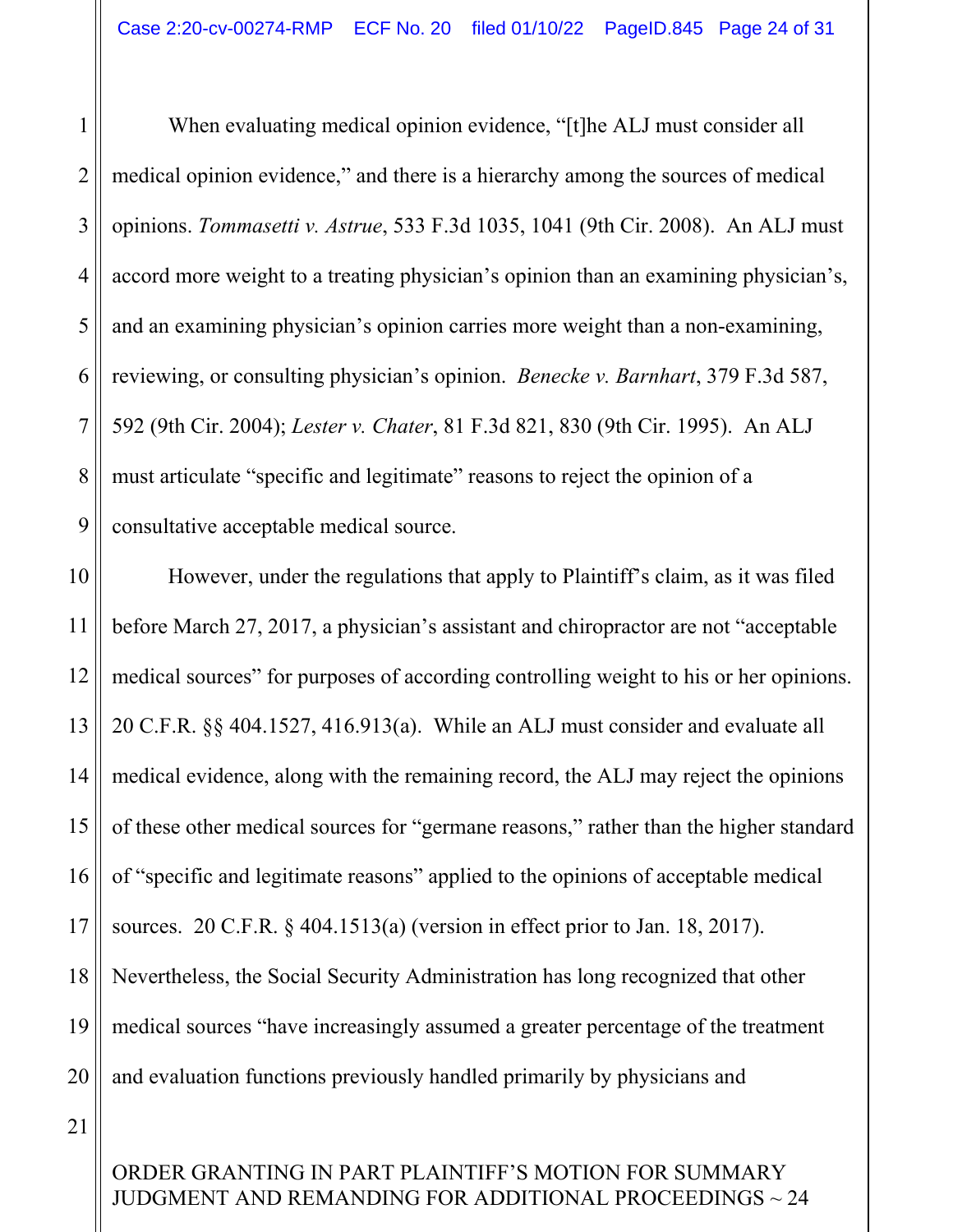1 2 3 4 5 6 7 8 9 psychologists," and their opinions can demonstrate the "severity and functional effects, along with the other relevant evidence in the file." SSR 06-03p, 2006 SSR LEXIS 5, 71 Fed. Reg. 45593, 45595 (Aug. 9, 2006). In addition, "depending on the particular facts in a case, . . . an opinion from a medical source who is not an 'acceptable medical source' may outweigh the opinion of an 'acceptable medical source," and "[a]n opinion from a 'non-medical source' who has seen the claimant in his or her professional capacity may, under certain circumstances, properly be determined to outweigh the opinion from a medical source, including a treating source." *Id*. at 45596.

A reviewing court should affirm an ALJ's findings where they are "supported by inferences reasonably drawn from the record." *Molina v. Astrue*, 674 F.3d 1104, 1111 (9th Cir. 2012).

13

12

10

11

#### PAC Ivanowicz

14 15 16 17 18 19 20 The ALJ gave little weight to the February 2017 opinion by Plaintiff's treating Physician's Assistant, Ms. Ivanowicz, that Plaintiff is limited to sedentary work, lifting ten pounds maximum and frequently lifting or carrying lightweight articles, and walking or standing only for brief periods. AR 345. The ALJ discounted Ms. Ivanowicz's opinion on the basis that it was inconsistent with the October 2017 opinion of a state agency medical consultant and acceptable medical source, Christy Ulleland, M.D., who examined Plaintiff's medical records and concluded that she

21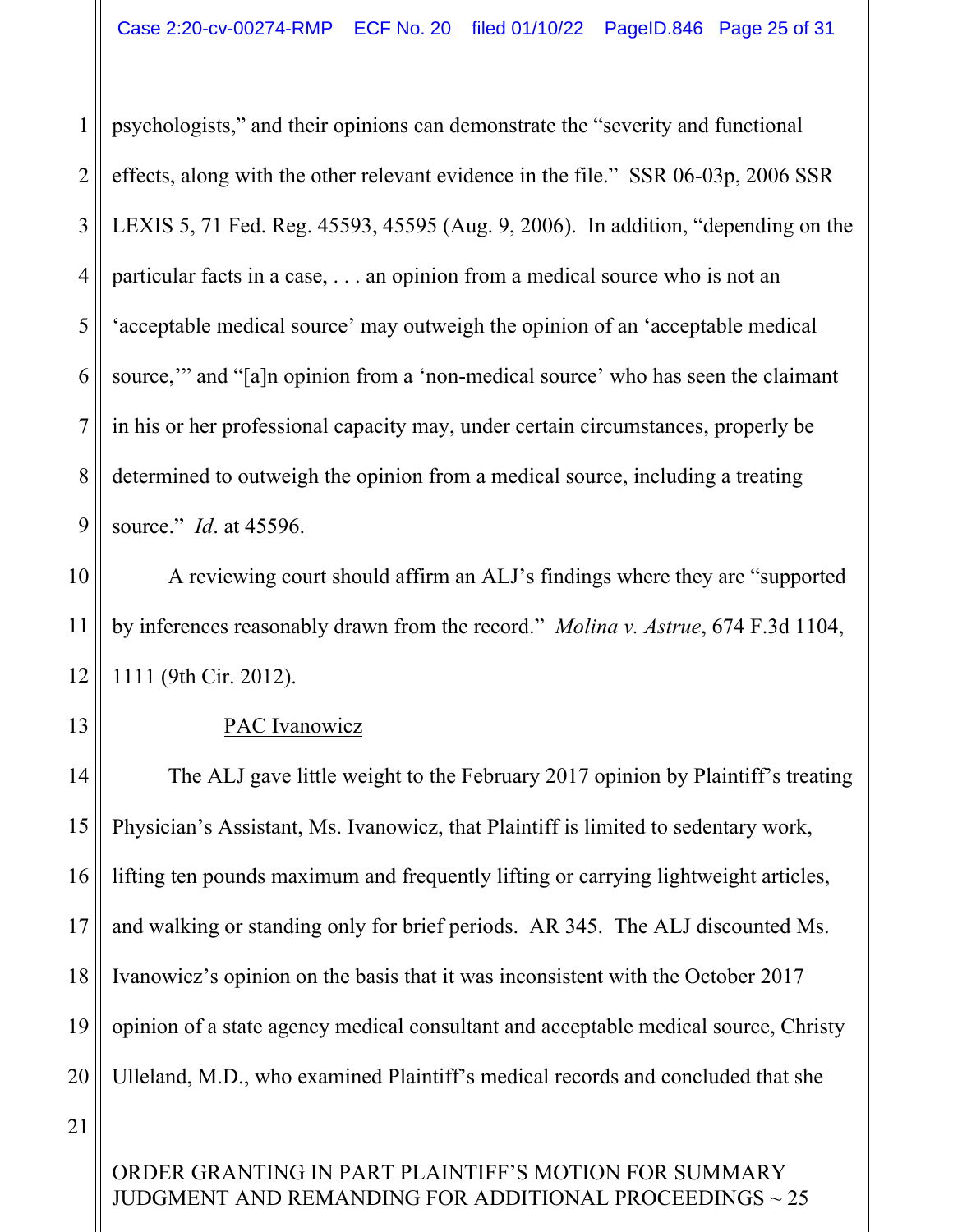2 3 has no medically determinable physical impairments diagnosed by an acceptable medical source and lasting, or expected to last, for 12 or more continuous months. AR 26.

4 6 The Commissioner argues that substantial evidence supports the ALJ's evaluation of Ms. Ivanowicz's opinion because Ms. Ivanowicz "largely relied on Plaintiff's subjective complaints to reach a conclusion that was inconsistent with other evidence and [Plaintiff's] activities." ECF No. 18 at 10.

8 9 10 11 12 13 14 15 16 17 18 19 As the Court noted above, there is not substantial evidence in the record to support that Plaintiff engages in the activities of daily living, such as driving, household cleaning, and shopping, to the extent that the ALJ found. These activities were a primary reason for discounting Ms. Ivanowicz's opinion. *See* AR 26. Furthermore, the Commissioner asserts that "[t]he fact that no other medical source assessed similar limitations provided support to the ALJ's reasoning that PAC Ivanowicz over-relied on Plaintiff's report." However, as Ms. Ivanowicz offers the only opinion in the record from a provider who treated Plaintiff for physical complaints, the Court does not find over-reliance on Plaintiff's self-report to be the only possible explanation for Ms. Ivanowicz's opinion. Furthermore, the ALJ himself acknowledged that viewing the record as a whole in light most favorable to Plaintiff, the record supports that that Plaintiff suffers fibromyalgia-related physical

21

20

1

5

7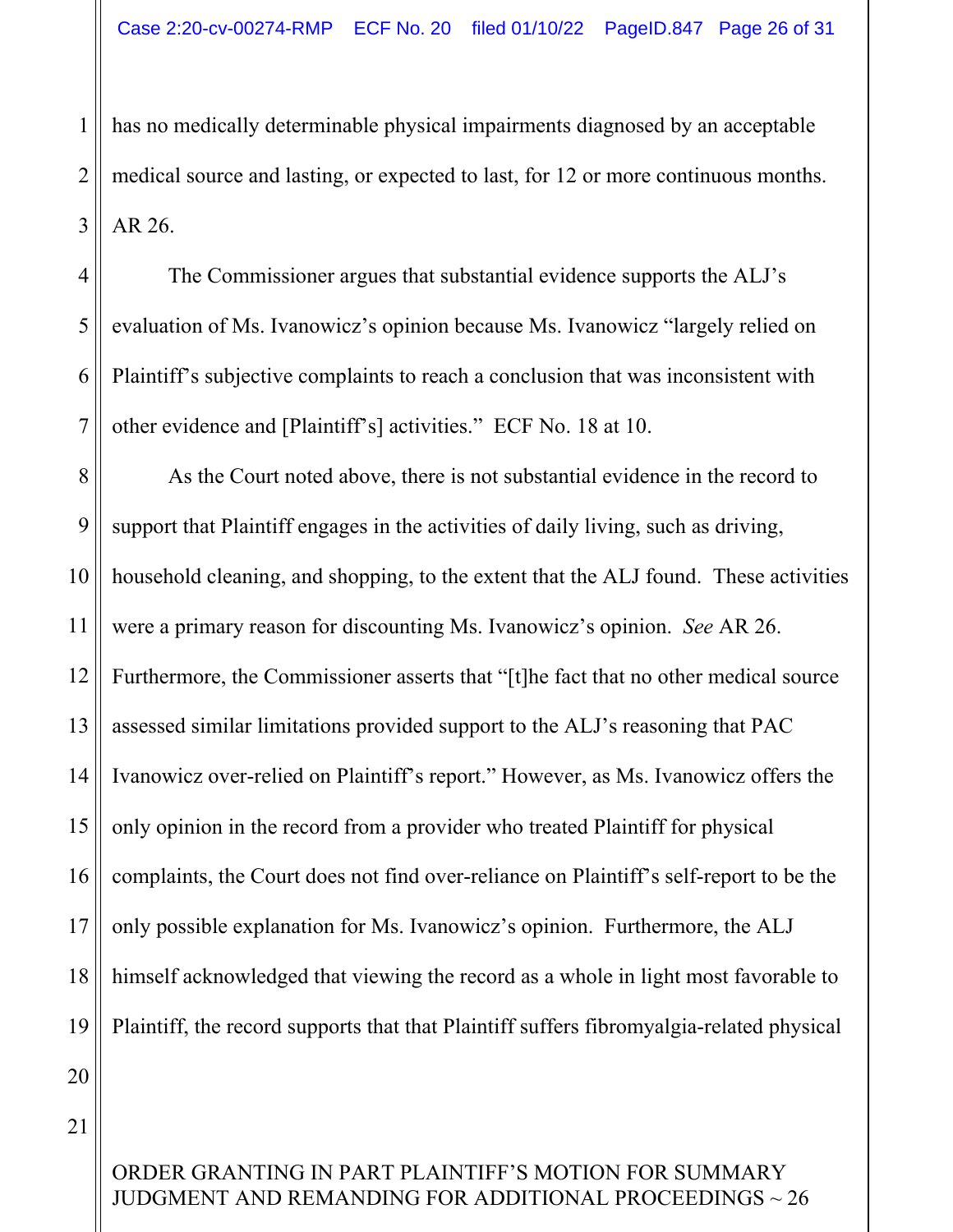1 2 symptoms. AR 20. The Court finds that the ALJ did not provide germane reasons for discounting Ms. Ivanowicz's opinion.

#### R.A. Cline, Psy.D.

The ALJ gave mixed weight to opinions by psychological consultant Dr. Cline, who examined Plaintiff and reviewed her records. AR 28. Specifically, the ALJ gave little weight to Dr. Cline's opinion that Plaintiff's impairments and symptoms have a marked effect on her ability to communicate and perform effectively in a work setting, maintain appropriate behavior in a work setting, and complete a normal workday and workweek without interruptions from psychologically-based symptoms. AR 28.

Plaintiff asserts that Dr. Cline's assessment is supported by treatment records supporting that Plaintiff has limitations in the areas identified by Dr. Cline and a discernable pattern in chart notes from 2016 of Plaintiff doing well and then being absent. ECF No. 15 at 14 (citing AR 616, 620, 621, 624–33).

The Commissioner responds that the inconsistency of Dr. Cline's marked limitation opinion with the evidence of Plaintiff's daily activities in the record is a specific and legitimate reason for the ALJ to reject it. ECF No. 18 at 13.

Again, reviewing the record in this matter, the Court finds that the ALJ's opinion overstates the independence with which Plaintiff undertakes daily activities and overstates the extent that Plaintiff performs many of the activities, independently

21

3

4

5

6

7

8

9

10

11

12

13

14

15

16

17

18

19

20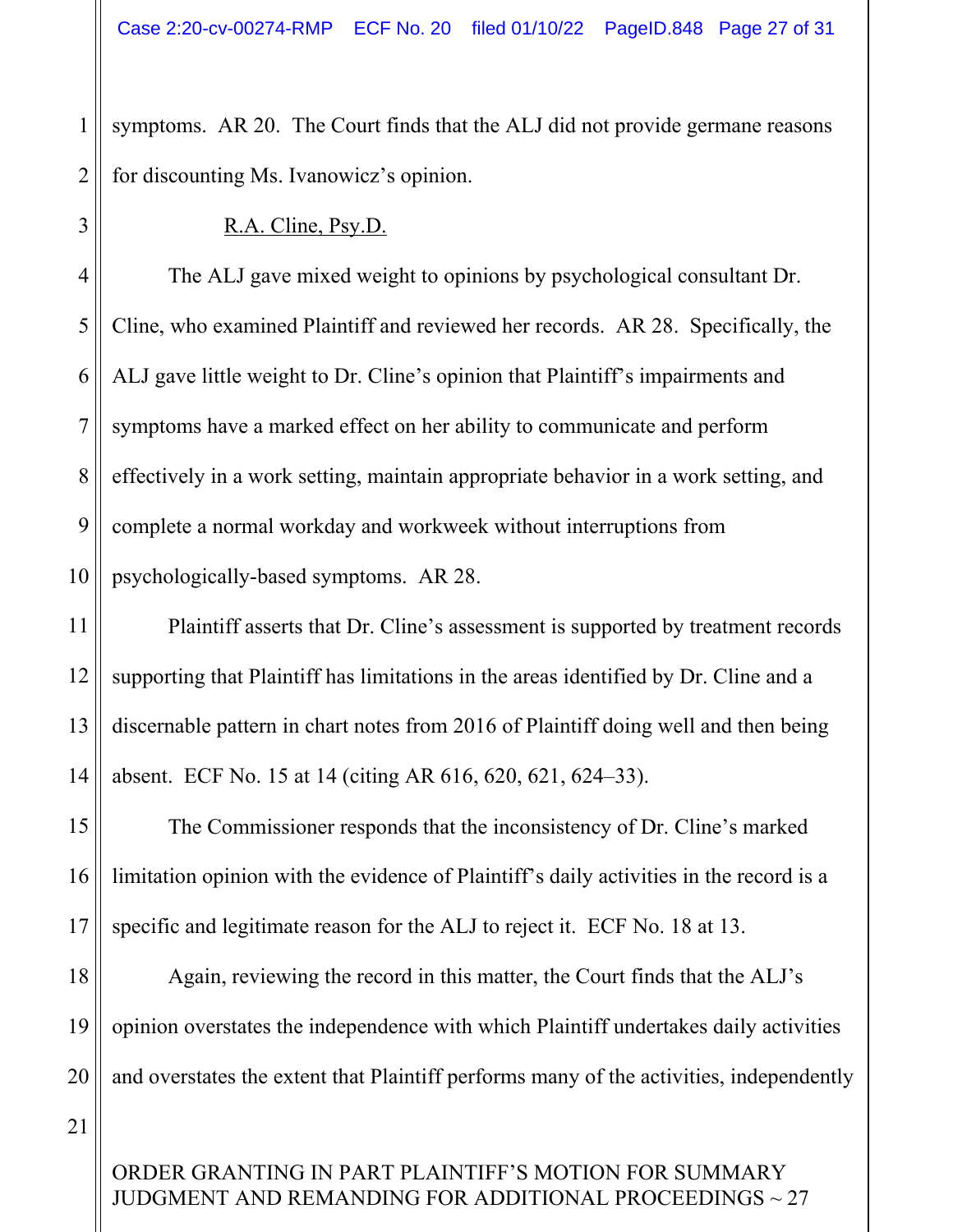1 2 3 4 5 or at all, on an average day. As Plaintiff recites in her reply brief, Plaintiff "initially lived in a shelter with other women and children" and later in the relevant period moved into an apartment paid for by her parents, who drive her to go grocery shopping, to the hearing in this matter, and to church. ECF No. 19 at 6 (citing AR 44–25, 219); *see also* AR 46.

The Court does not find Plaintiff's daily activities to be a specific and legitimate reason to discount Dr. Cline's opinion.

Chris Krueger, D.C.

9 10 11 12 13 14 15 Plaintiff argues that the ALJ failed to assign weight to the opinions of Plaintiff's treating chiropractor, Chris Kruger, "who found objective evidence to support the severity of the claimant's physical condition." ECF No. 15 at 14 (citing AR 301–43, 395–471, and 505–605). Plaintiff asserts that the ALJ specifically should have addressed Dr. Krueger's examination findings that Plaintiff had functional limitations from her cervical to lumbar spine, with increased symptoms with prolonged sitting and standing. *Id.* at 15 (citing AR 575, 579, and 582).

16 17 18 The Commissioner argues that there were no specific limitations to which Dr. Krueger opined, and, therefore, there was no opinion from Dr. Krueger requiring evaluation by the ALJ. ECF No. 18 at 11.

The materials cited by Plaintiff constitute chart notes by Dr. Krueger from appointments in March through June 2018. AR 575, 579, and 582. As Plaintiff has

21

19

20

6

7

8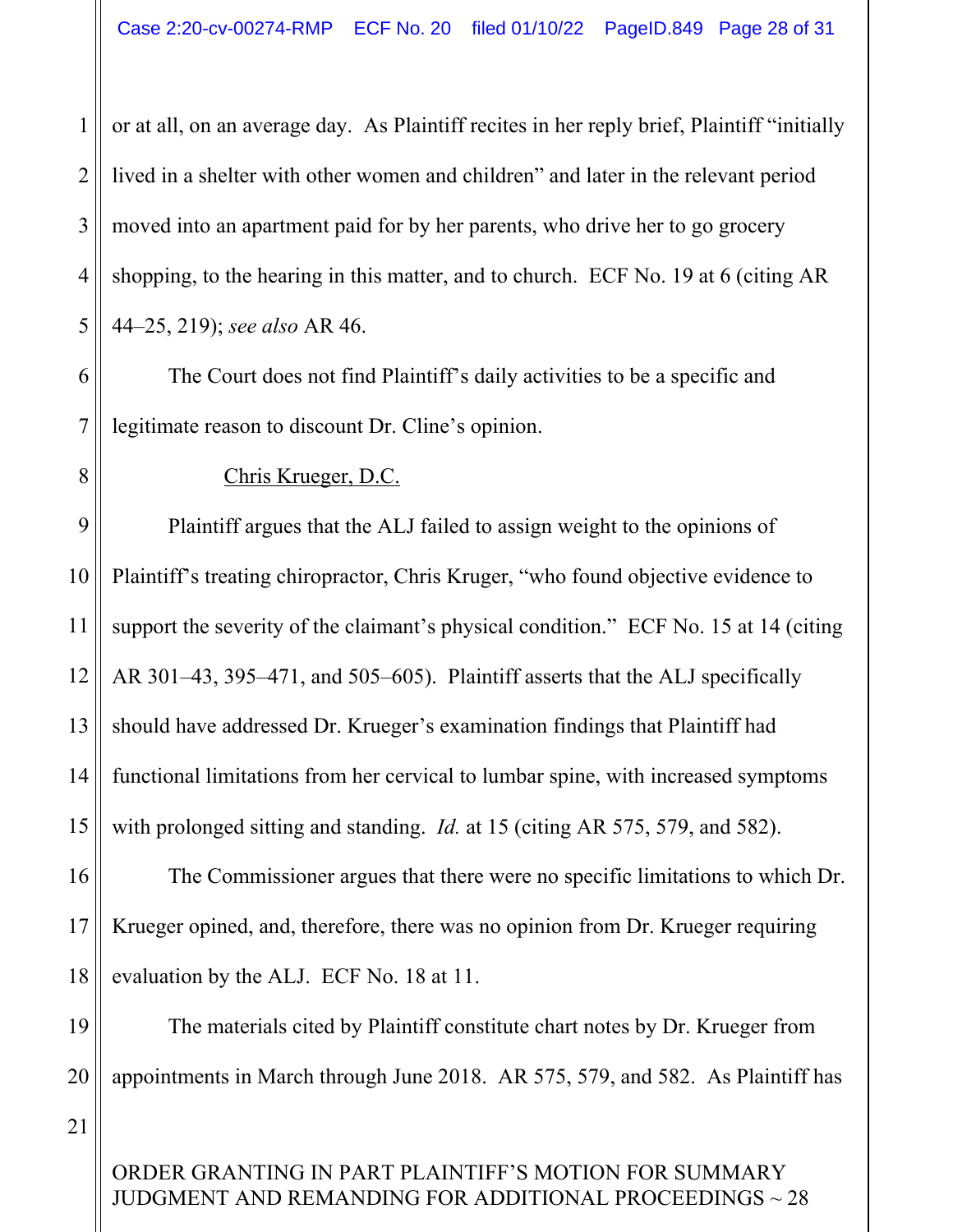1 2 3 not identified any opinion by Dr. Krueger that the ALJ rejected, the Court does not find error on this ground, and merely considers the chart notes as part of the longitudinal treatment record as a whole.

#### *RFC Formulation*

4

5

6

7

8

9

10

11

As the Court has found harmful error in the ALJ's evaluation of Plaintiff's subjective symptom statements and other medical source opinions, the formulation of the RFC necessarily is affected. Had the ALJ credited some of the discounted statements and opinions, physical limitations may have been included in Plaintiff's RFC. Accordingly, the Court need not conduct a separate analysis with respect to error in the RFC formulation.

#### *Remedy*

12 13 14 15 16 17 18 The Ninth Circuit Court of Appeals has held that "[a] district court may reverse the decision of the Commissioner of Social Security, with or without remanding the cause for a rehearing, but the proper course, except in rare circumstances, is to remand to the agency for additional investigation or explanation." *Dominguez v. Colvin*, 808 F.3d 403, 407 (9th Cir. 2016) (quotations omitted). A court should take the exceptional step of remanding for an immediate award of benefits only where:

> (1) The ALJ has failed to provide legally sufficient reasons for rejecting . . . evidence [probative of disability], (2) there are no outstanding issues that must be resolved before a determination of disability can be made,

21

19

20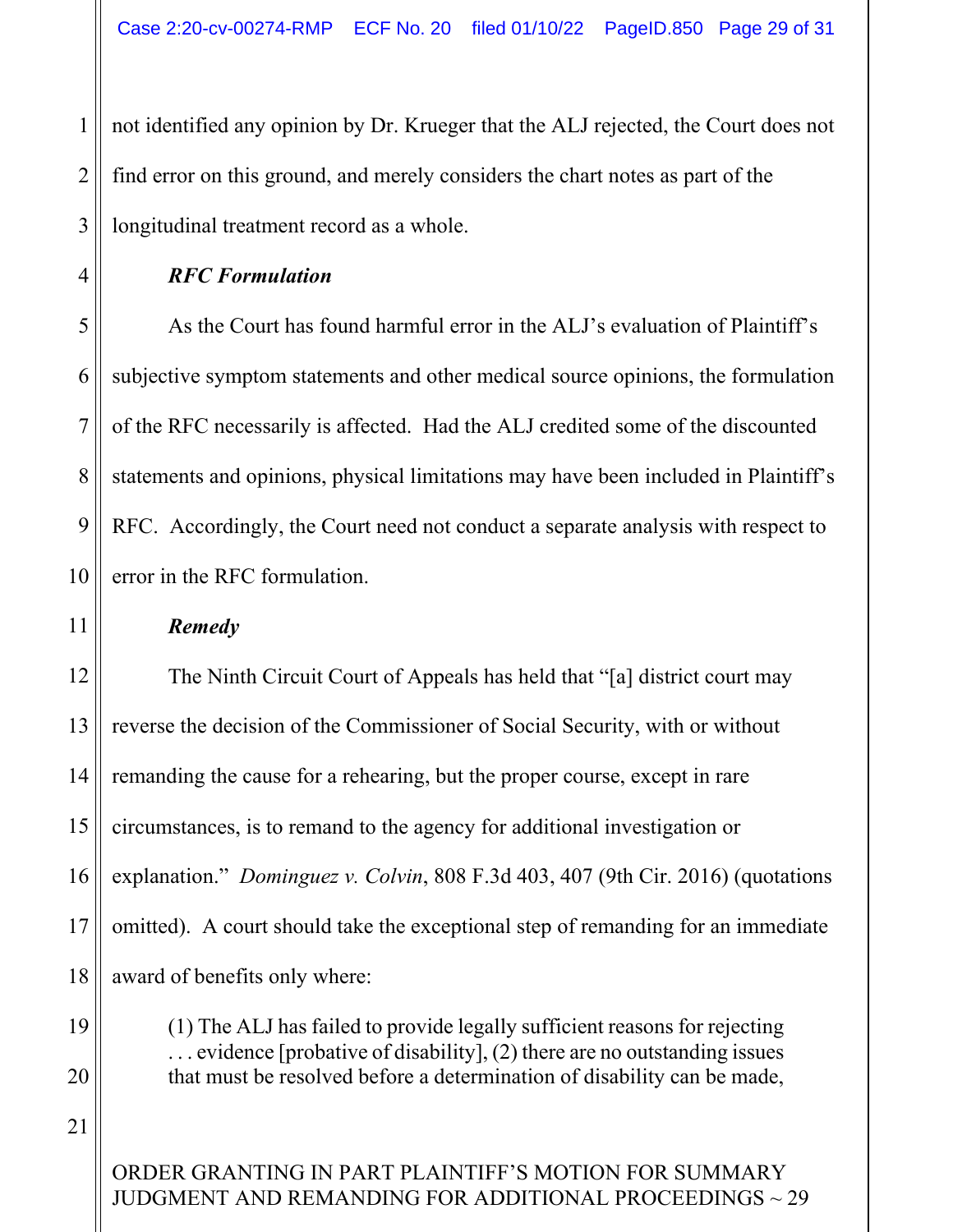and (3) it is clear from the record that the ALJ would be required to find the claimant disabled were such evidence credited.

*Harman v. Apfel*, 211 F.3d 1172, 1178 (9th Cir. 2000) (internal quotation omitted). By contrast, remand is appropriate when additional administrative proceedings could remedy defects. *Rodriguez v. Bowen*, 876 F.2d 759, 763 (9th Cir. 1989). Even if these requirements are met, the court retains "flexibility" to "remand for further proceedings when the record as a whole creates serious doubt as to whether the claimant is, in fact, disabled within the meaning of the Social Security Act." *Garrison*, 759 F.3d at 1021.

The Court does not find that the record as a whole compels a finding that Plaintiff is disabled or that the credit-as-true factors have been satisfied. Further administrative proceedings would be able to further develop the record with respect to whether Plaintiff's subjective complaints should be accepted and how the opinion evidence should be evaluated. *See Brown-Hunter v. Colvin*, 806 F.3d 487, 495 (9th Cir. 2015) (holding that errors concerning the evaluation of testimony are appropriate for remand).

# Accordingly, **IT IS HEREBY ORDERED**:

1. Plaintiff's Motion for Summary Judgment, **ECF No. 15**, is **GRANTED IN PART** with respect to remand and **DENIED IN PART** with respect to remanding with instructions to credit any particular evidence as true and award benefits.

ORDER GRANTING IN PART PLAINTIFF'S MOTION FOR SUMMARY JUDGMENT AND REMANDING FOR ADDITIONAL PROCEEDINGS ~ 30

21